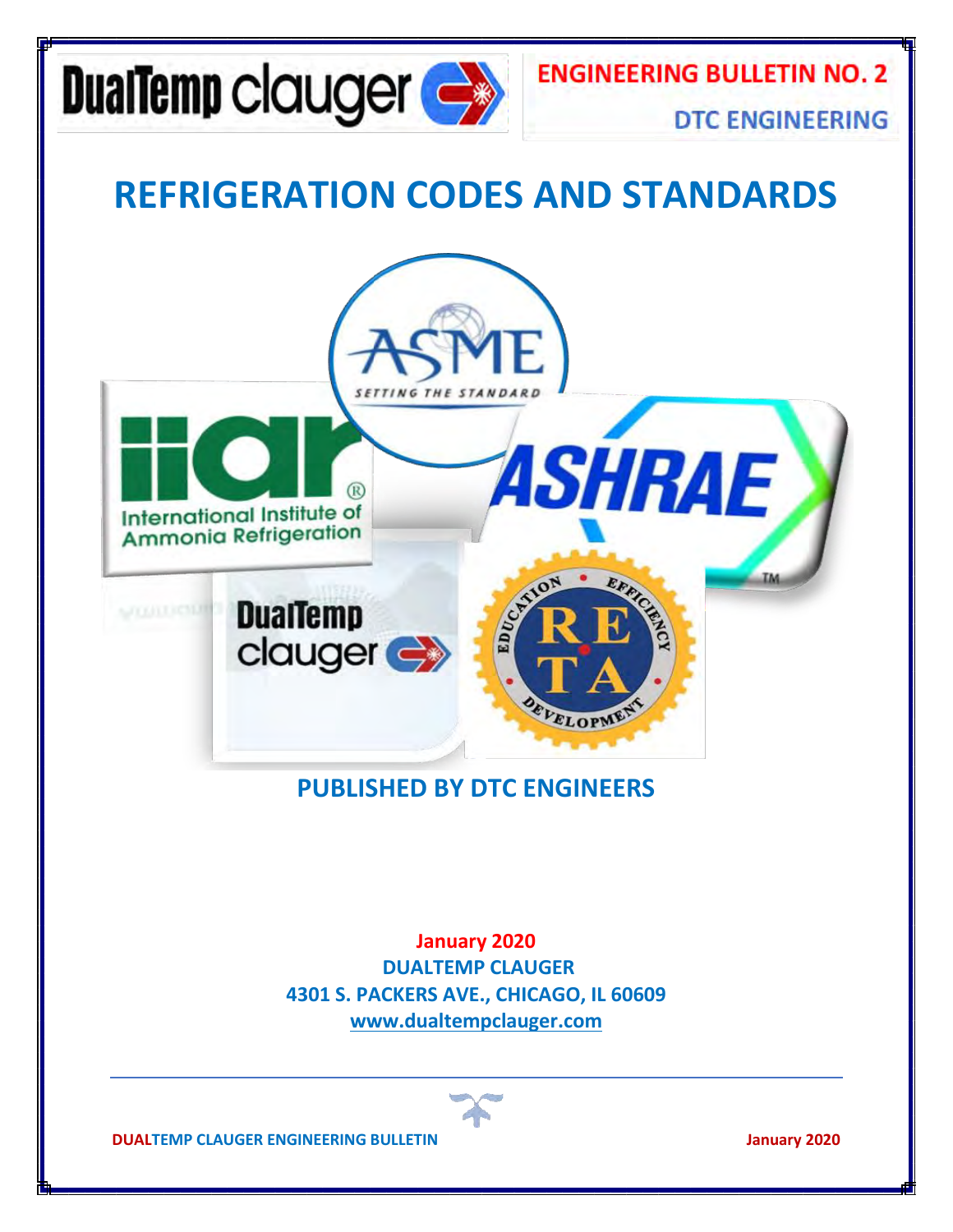

#### TABLE OF CONTENTS

| 1.0                                            |  |                                                                  |  |  |
|------------------------------------------------|--|------------------------------------------------------------------|--|--|
| 1.1                                            |  |                                                                  |  |  |
| 2.0                                            |  |                                                                  |  |  |
| 2.1                                            |  |                                                                  |  |  |
| 3.0                                            |  |                                                                  |  |  |
| 3.1                                            |  |                                                                  |  |  |
| 4.0                                            |  |                                                                  |  |  |
| 5.0                                            |  |                                                                  |  |  |
| 5.1                                            |  | Understand the Applicable Standards and Codes to your Facility 8 |  |  |
| 5.2                                            |  | Know what your Authority Having Jurisdiction requires 8          |  |  |
| 5.3                                            |  |                                                                  |  |  |
| 5.4                                            |  |                                                                  |  |  |
| 5.5                                            |  | Document Inspections/Correspondences and Follow Up  11           |  |  |
| 6.0                                            |  | REGULATORY LANGUAGE AND PROPER USE OF WORDS 11                   |  |  |
| 7.0                                            |  |                                                                  |  |  |
| 7.1                                            |  | 29 CFR 1910.119 - Title 29,  Section 1910.119  16                |  |  |
| 7.2                                            |  | 40 CFR 68 -- Title 40, Code of Federal Regulations, Part 68.  16 |  |  |
|                                                |  | Page 1 of 24                                                     |  |  |
| <b>Codes and Standards, Rev. 0</b><br>Jan 2020 |  |                                                                  |  |  |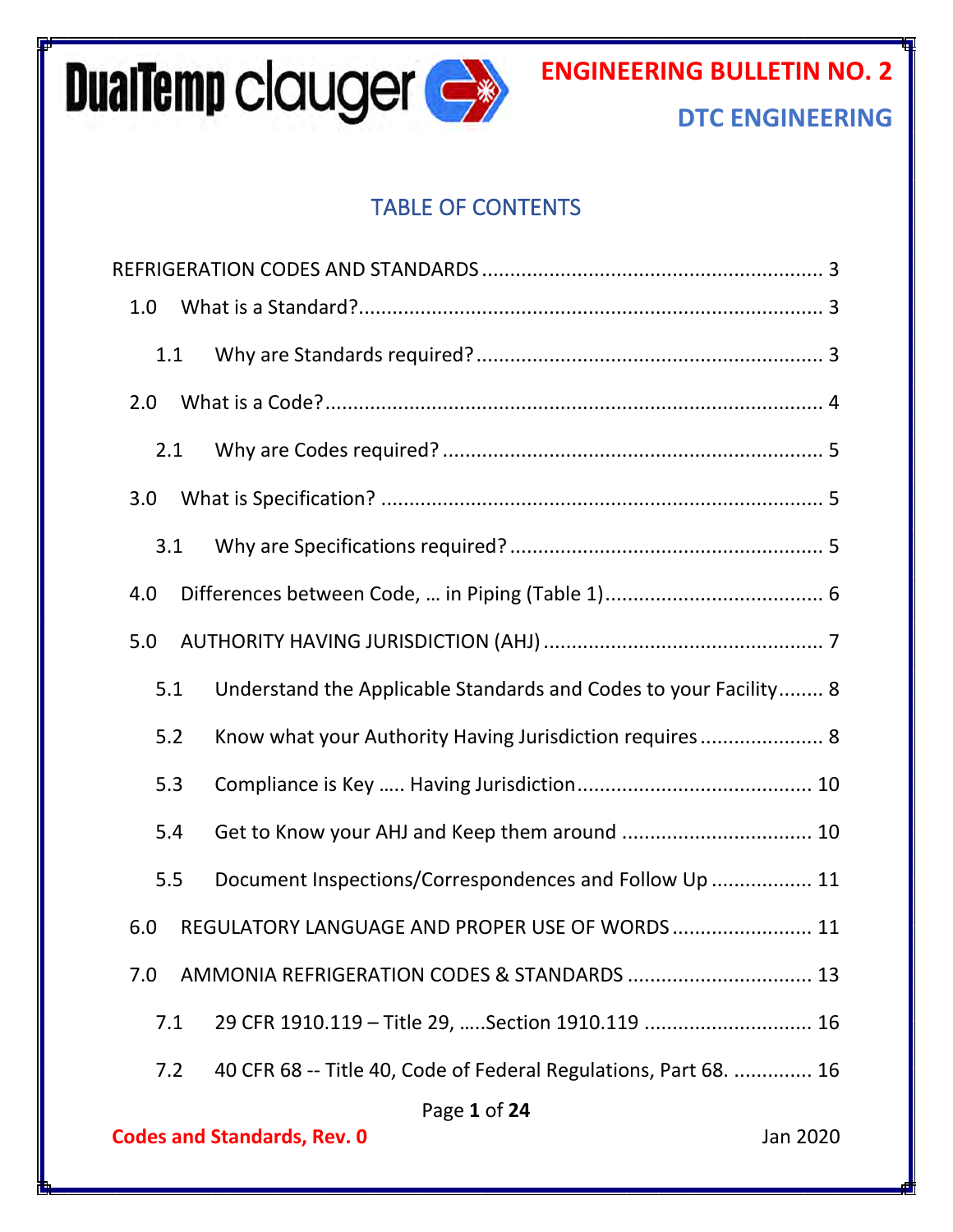# **DualTemp clauger &**

## **ENGINEERING BULLETIN NO. 2**

#### **DTC ENGINEERING**

| 7.3  |                                                                     |
|------|---------------------------------------------------------------------|
| 7.4  |                                                                     |
| 7.5  |                                                                     |
| 7.6  | ASME B31.5, "Refrigeration  Components" 18                          |
| 7.7  |                                                                     |
| 7.8  |                                                                     |
| 7.9  | IIAR 3, ANSI/IIAR, Standard 3, "Ammonia Refrigeration Valves" 18    |
| 7.10 |                                                                     |
| 7.11 | IIAR 5, ANSI/IIAR, Standard 5, "Start-up Systems"  19               |
| 7.12 | IIAR 6, ANSI/IIAR, Standard 6, "Inspection,Systems" 19              |
| 7.13 | IIAR 7, ANSI/IIAR, Standard 7, "Developing  Systems" 19             |
| 7.14 | IIAR 8, ANSI/IIAR, Standard 8, "Decommissioning  Systems".  19      |
| 7.15 | IIAR 9 (proposed), ANSI/IIAR, Standard 9, "Recognized  Systems". 20 |
| 7.16 |                                                                     |
|      |                                                                     |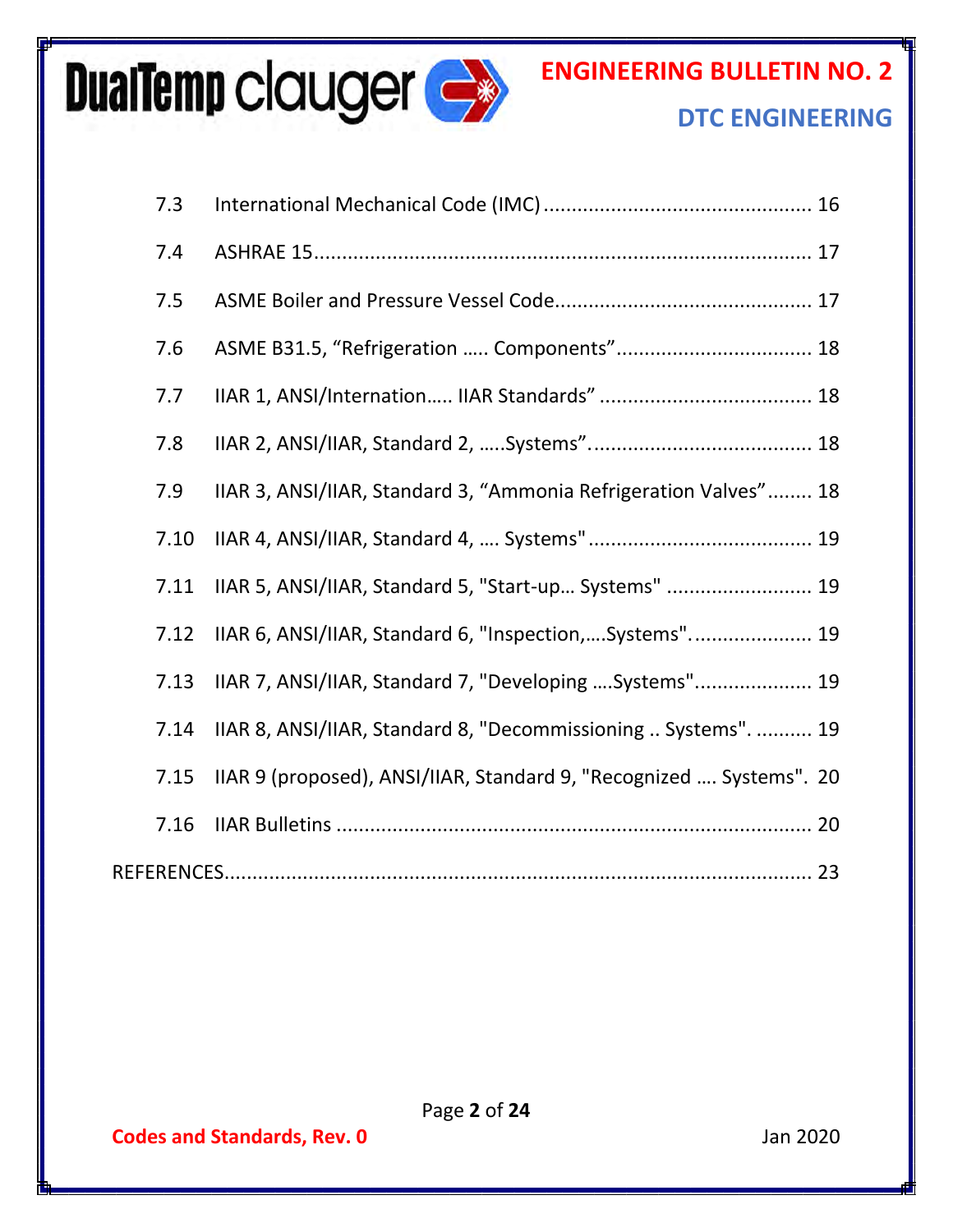**ENGINEERING BULLETIN NO. 2**



#### **DTC ENGINEERING**

#### REFRIGERATION CODES AND STANDARDS

#### <span id="page-3-1"></span><span id="page-3-0"></span>1.0 What is a Standard?

A Standard can be defined as a set of technical definitions and guidelines – or simply a "how to" instructions for engineers and manufacturers. It gives all the necessary requirements for the product, service, and operation.

While an engineer uses the standard to design the system, a manufacturer uses the standard for the manufacturing of operational equipment.

Standard serves as a common language for defining quality and establishing safety criteria for products. ASTM, API, ISO, ASHRAE and IIAR are some examples of the organizations that create standard. ASTM has more than 12,000 standards that cover almost everything. Whereas IIAR, ASHRAE, and ASME predominantly develop the standards for the ammonia refrigeration industry.

#### <span id="page-3-2"></span>1.1 Why are Standards required?

Standards help to ensure requirements are met. For instance, in ammonia refrigeration industries, piping components are sourced from different parts of the world and irrespective of their originating country, all these materials are expected to perfectly fit with their corresponding parts at the point of construction.

Consequently, Standards are required for the following reasons:

1.1.1. They establish common engineering or technical requirements for equipment, practices, methods or operations that manufacturers, engineers, contractors and end users follow to manufacture equipment, design systems, build refrigeration facilities and operate the systems respectively.

Page **3** of **24**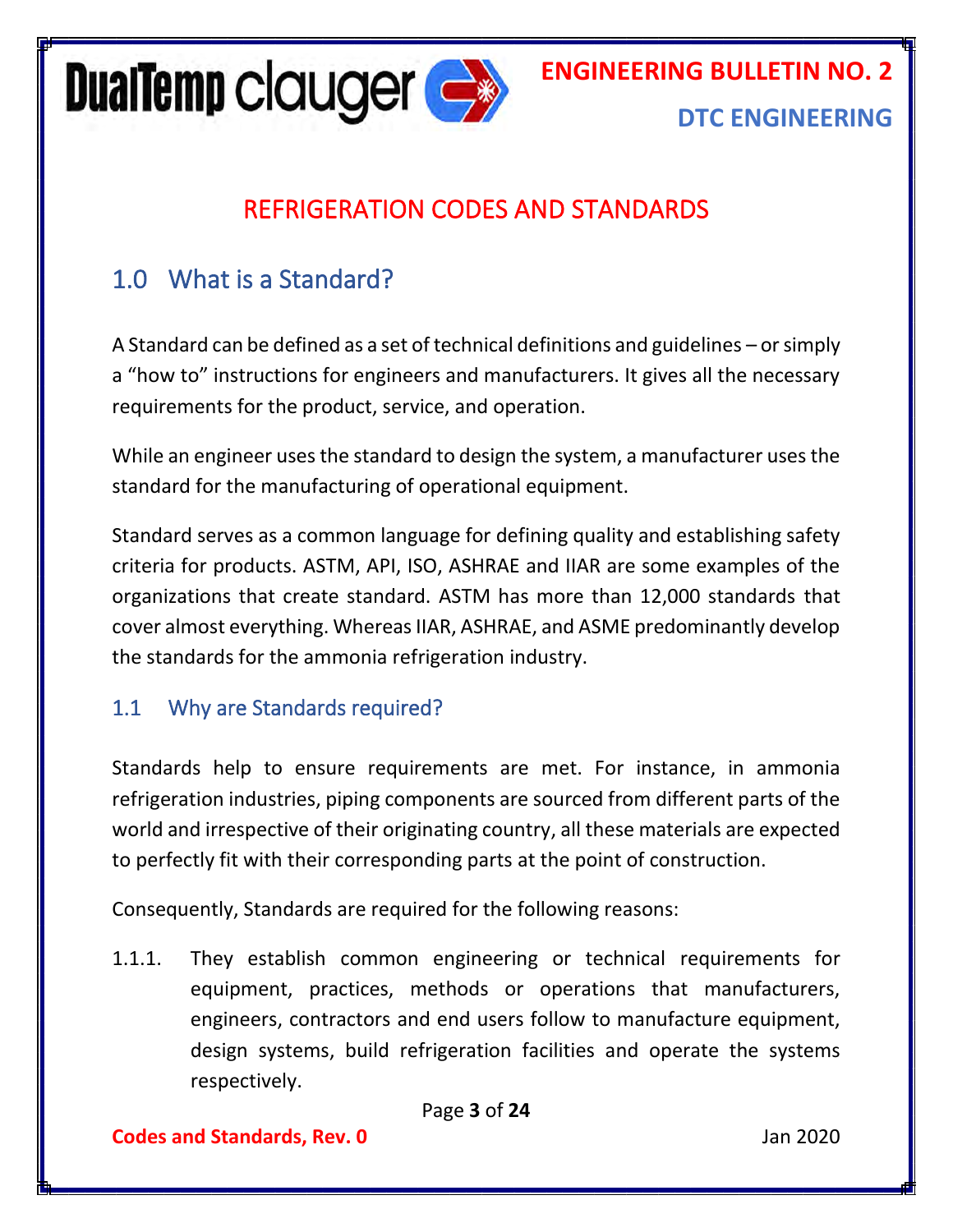

- 1.1.2. They build and boost the user's confidence in the product quality.
- 1.1.3. With standardization, cost of production decreases since it enables bulk production for global markets.



Figure 1: Schematic Representation of the Relationship between Codes and **Standards** 

#### <span id="page-4-0"></span>2.0 What is a Code?

When a standard is adopted by governmental bodies and has become legally enforceable, or when it is incorporated into a business contract, it becomes a code.

While ASME Codes are legally enforceable in the United States, they are not in other parts of the world. However, other countries have their respective similar codes. Although, most process facilities adhere to various American Codes and Standards, in addition to their national standards.

Requirements stated in codes will **only be mandatory** if

- 1. the code is adopted as a law by a regulatory body (example: State or City).
- 2. it is part of a business contract.

Otherwise, Codes will serve as generally accepted guidelines for design, fabrication, construction, and installation.

Page **4** of **24**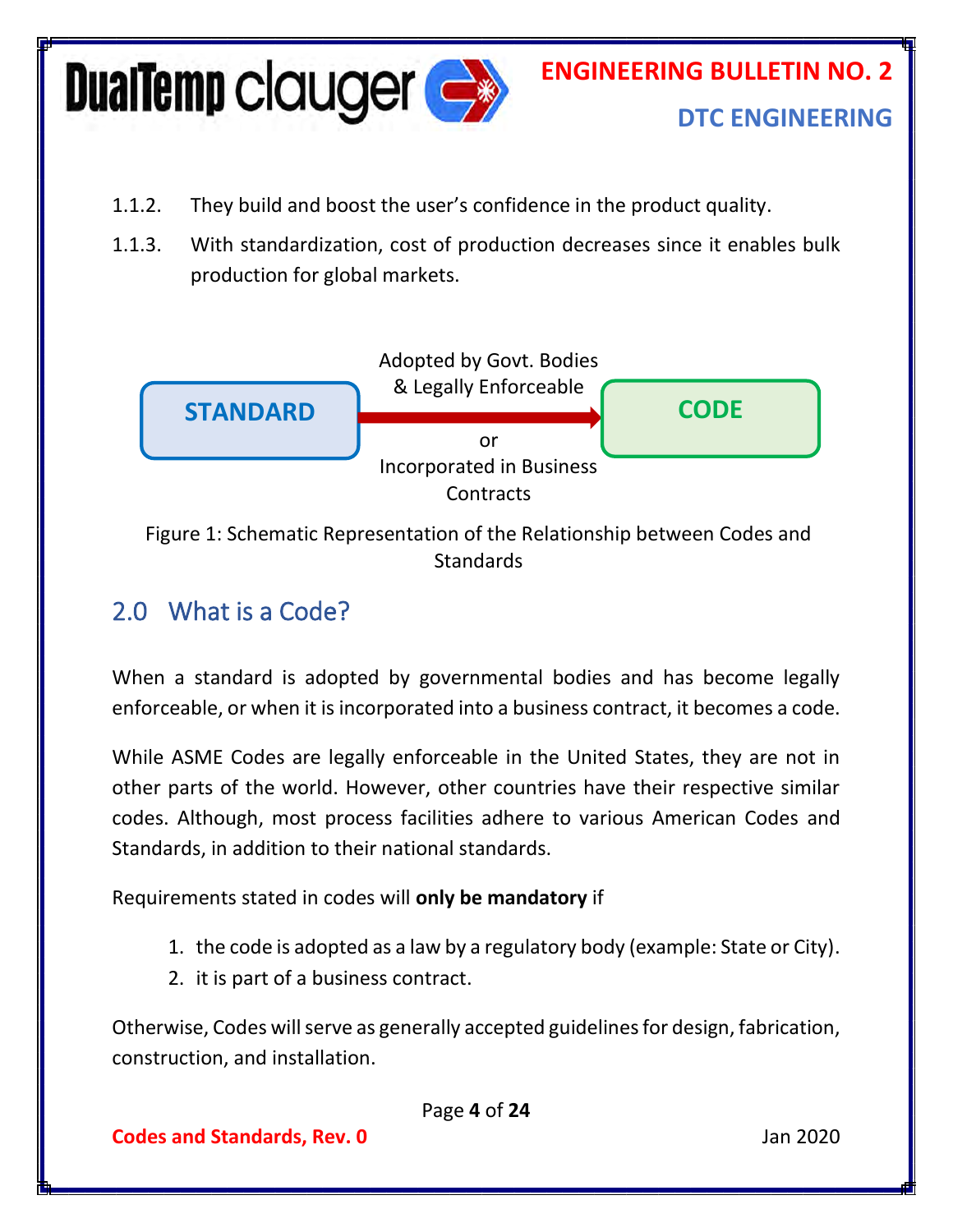**DualTemp clauger**  $\rightarrow$ 

### **ENGINEERING BULLETIN NO. 2**

#### **DTC ENGINEERING**

#### <span id="page-5-0"></span>2.1 Why are Codes required?

- **2.1.1** Codes provide sets of rules that specify the minimum acceptable level of safety and quality for manufactured, fabricated or constructed equipment.
- **2.1.2** Codes also refer out to standards or specifications for the specific details on additional requirements that are not identified in the Code.

#### <span id="page-5-1"></span>3.0 What is Specification?

Specifications provide specific and/or additional requirements for the materials, components or services that are beyond the code or standard requirements. For instance, Food Company ABC requires **seamless** Stainless-Steel pipe for their refrigeration facilities in their specification or Purchase Order.

Specification is generated by private companies to address additional requirements applicable to a specific product or method of construction.

#### <span id="page-5-2"></span>3.1 Why are Specifications required?

- **3.1.1** Specification allows purchasers to include special requirements as per design and service condition.
- **3.1.2** It allows the customizing of equipment, system design or construction.

**Codes and Standards, Rev. 0** Jan 2020

Page **5** of **24**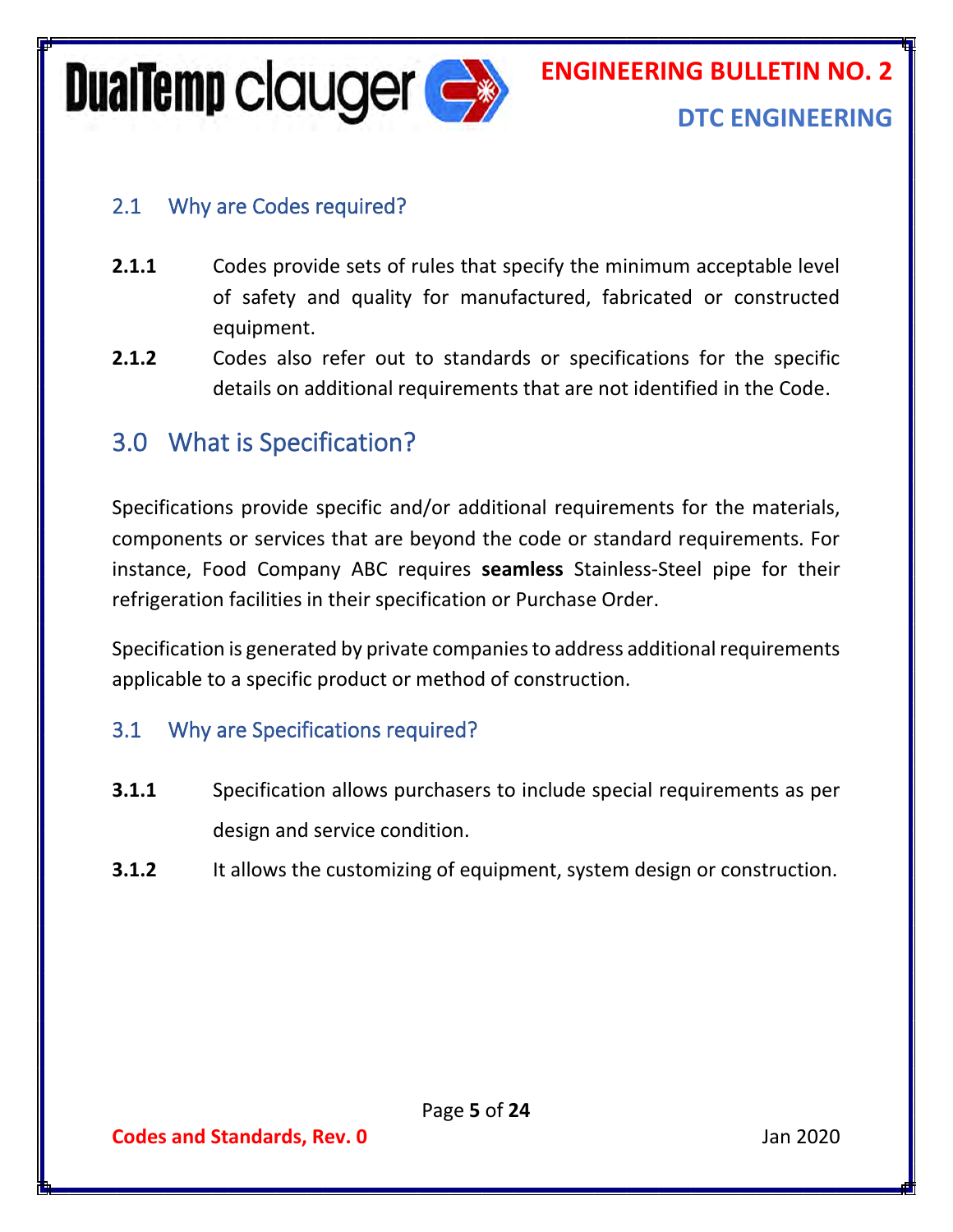

<span id="page-6-0"></span>4.0 Differences between Code, Standard and Specification in Piping (Table 1)

| S/N | <b>CODE</b>                       | <b>STANDARD</b>                       | <b>SPECIFICATION</b> |
|-----|-----------------------------------|---------------------------------------|----------------------|
| 1.  | Enforceable by Law or by          | Globally<br>accepted                  | Must meet            |
|     | contract, for example:            | guidelines established                | requirements by      |
|     | <b>International Mechanical</b>   | Subject<br>Matter<br>by               | contracts, for       |
|     | $(IMC)$ ,<br><b>ASME</b><br>Codes | <sub>of</sub><br><b>Experts</b><br>an | example: Kraft Food  |
|     |                                   |                                       | Specification.       |
|     |                                   |                                       |                      |

Page **6** of **24**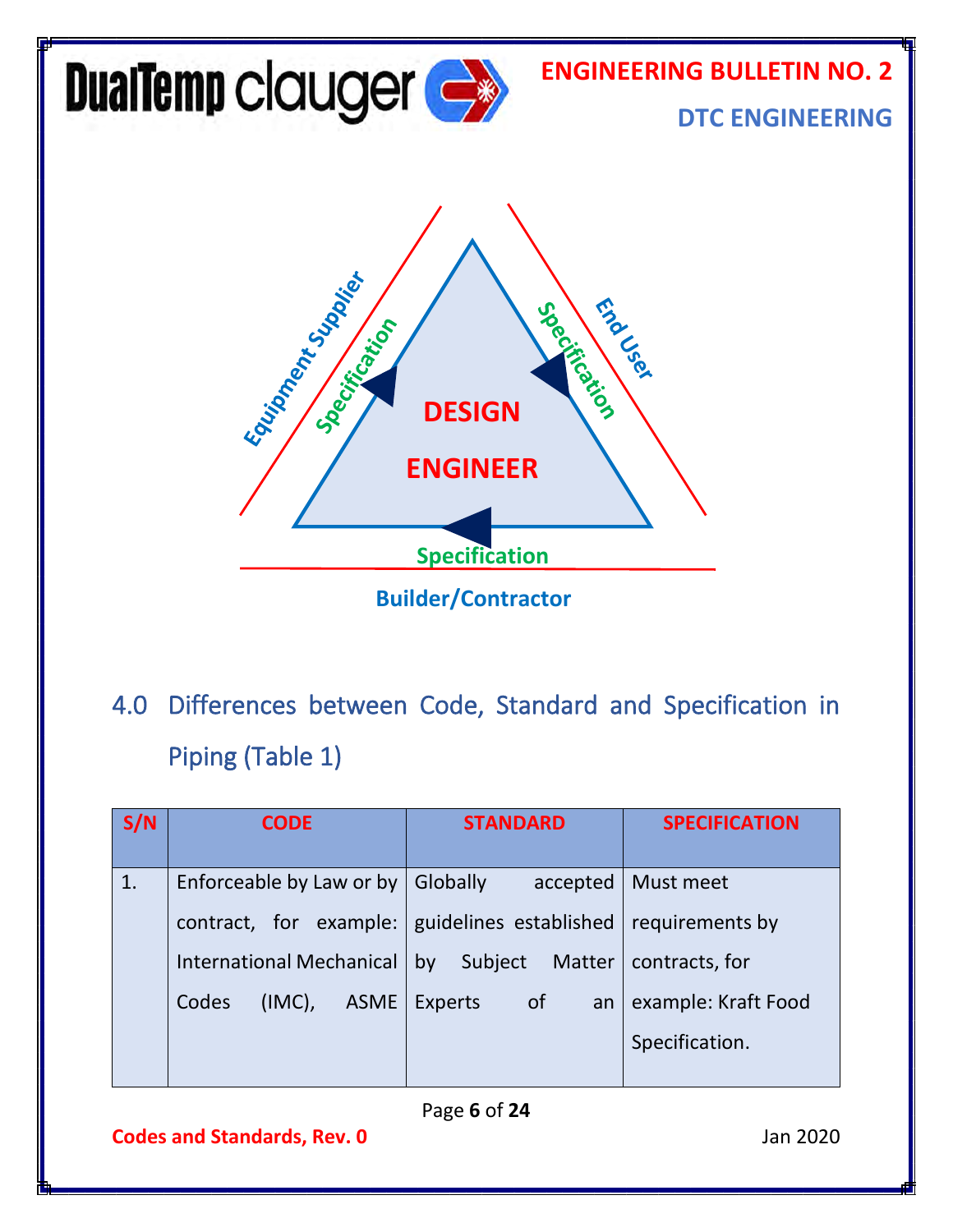# **DualTemp clauger Compared Strategy**

#### **DTC ENGINEERING**

|    | <b>CODE</b>                                                              | <b>STANDARD</b>                                                         | <b>SPECIFICATION</b>                                              |
|----|--------------------------------------------------------------------------|-------------------------------------------------------------------------|-------------------------------------------------------------------|
|    | Refrigeration<br>B31.5<br>Piping Codes, etc.                             | Organization, such as<br>IIAR.                                          |                                                                   |
| 2. | Written by government<br>or government approved<br>bodies.               | public<br>Written<br>by<br>organizations.                               | Written<br>by<br>private<br>companies.                            |
| 3. | Guidelines for design,<br>fabrication, construction<br>and installation. | Set of technical<br>definitions and<br>guidelines for<br>manufacturing. | Additional<br>requirements, beyond<br>the codes and<br>standards. |
|    |                                                                          |                                                                         |                                                                   |

#### <span id="page-7-0"></span>5.0 AUTHORITY HAVING JURISDICTION (AHJ)

According to the American National Electrical Code (NEC), Authority Having Jurisdiction (AHJ) is defined as "an organization, office, or individual responsible for enforcing the requirements of a code or standard, or for approving equipment, materials, installations or procedure" (Article 100 of 2014 NEC)[11].

Codes and standards issues arise in the course of carrying out engineering or construction projects. These issues often demand the attention of governing authorities and/or subject matter expert. Consequently, it is important to identify

Page **7** of **24**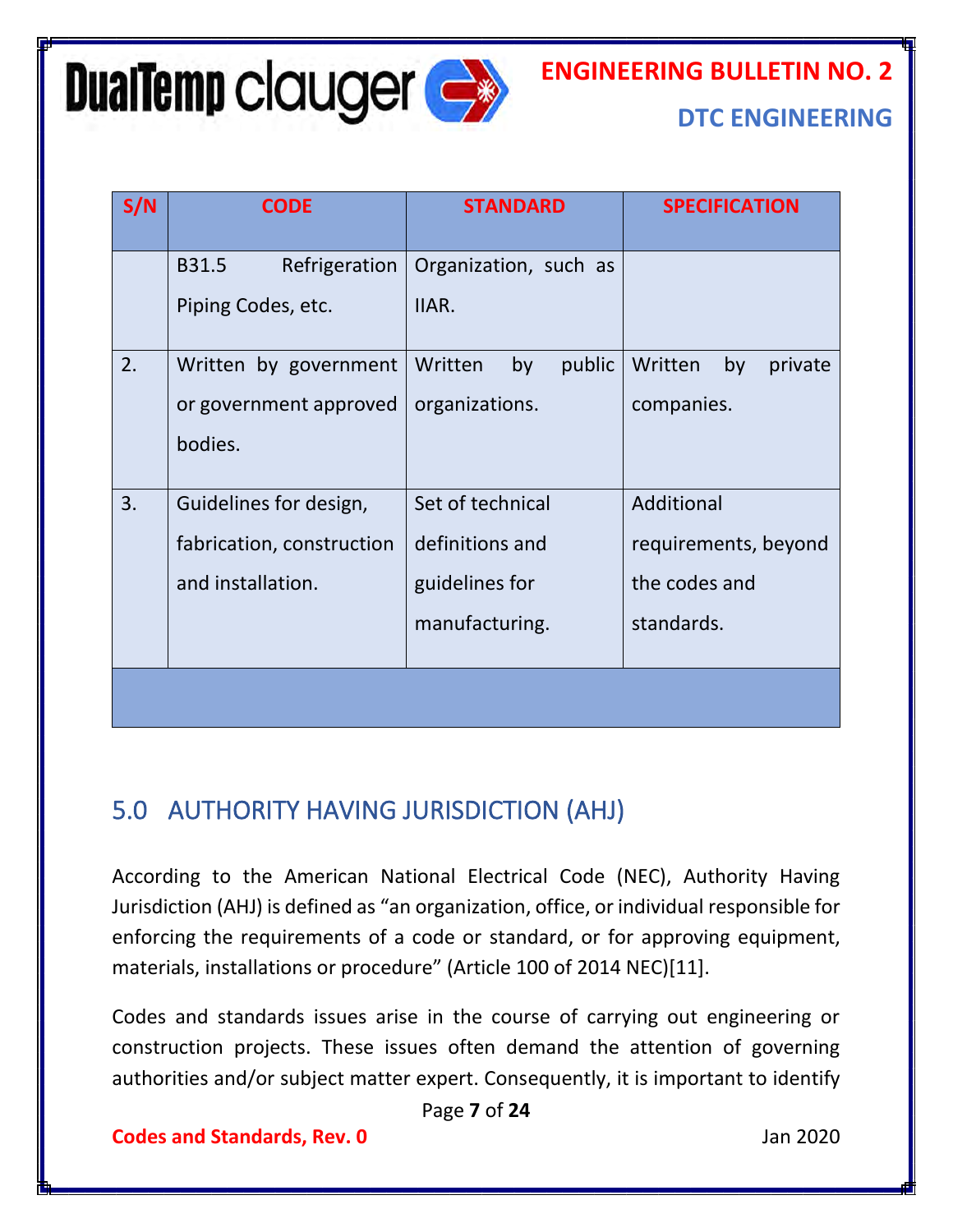

the AHJ(s) by agency/organization and preferably by the person's name at the beginning of any project. While the AHJs for small commercial and residential projects can be easily recognized, identifying the AHJs for large industrial facilities located outside governmental jurisdictions can be quite challenging.

It is important to note that local AHJs, despite their authority, can be overruled by OSHA inspectors and OSHA regulators. Therefore, it is important to be familiar with the OSHA program in construction sites and adhere to the laid down regulations especially in the design phase of any project.

Some guidelines that can help in developing communication with AHJ and conforming with local codes are listed below.

#### <span id="page-8-0"></span>5.1 Understand the Applicable Standards and Codes to your Facility

It isimportant to understand what an AHJ is. Based on the NFPA definition provided above, the AHJ serves primarily as an official responsible for code interpretation, enforcement, and implementation.

The United States' codes and standards development process can be confusing. Unlike many other countries, there is no federal government code, so your AHJ requirements may differ depending on where your facility is located. Furthermore, the codes your AHJ is employed to enforce can differ depending on which edition of the code your jurisdiction has adopted. It is crucial to recognize the codes that are adopted by a jurisdiction, it ultimately should be noted as **law** for that jurisdiction.

#### <span id="page-8-1"></span>5.2 Know what your Authority Having Jurisdiction requires

For one's benefit, it is important to be aware one's authority having jurisdiction's role could very well be several organizations, offices or other municipalities given

Page **8** of **24**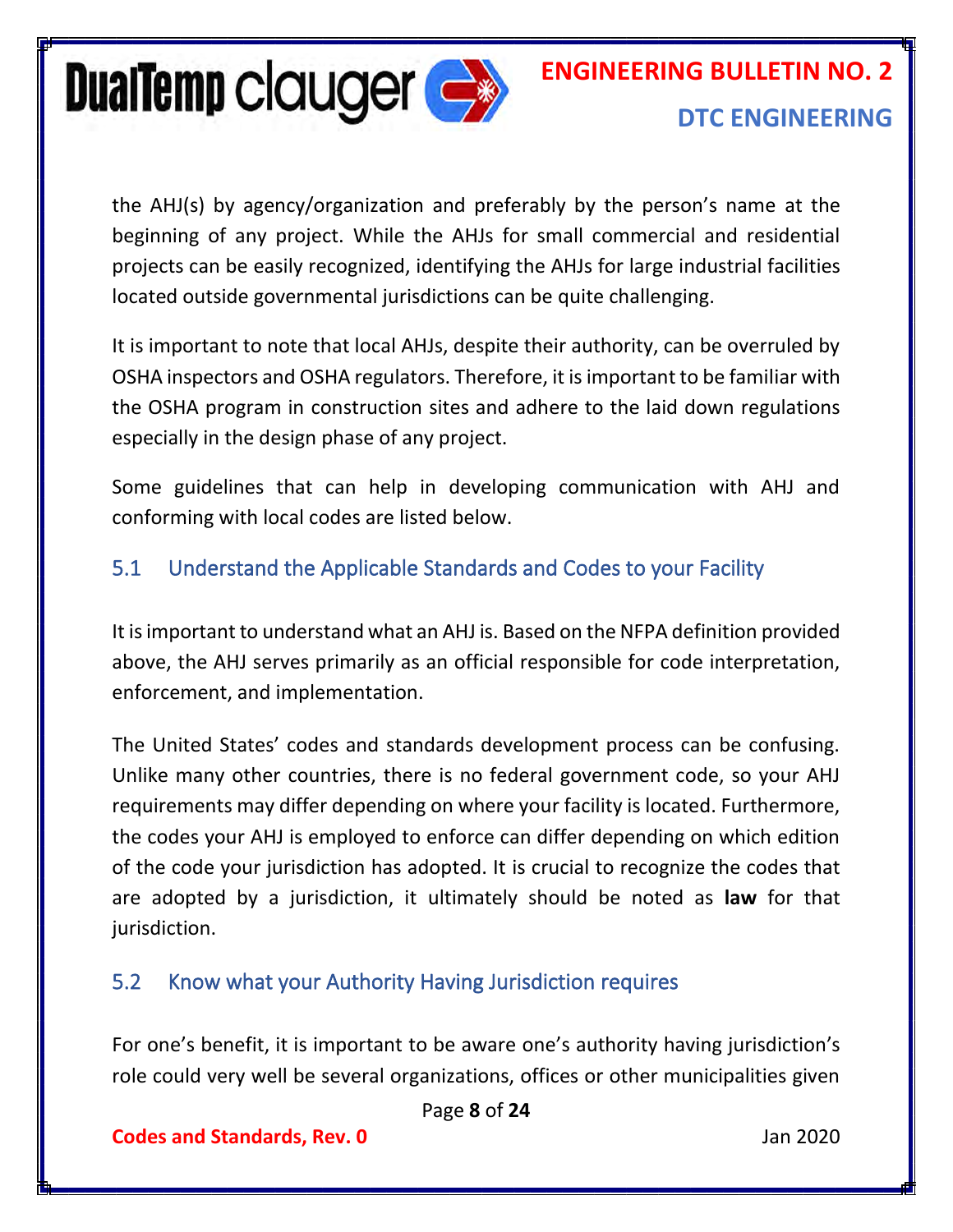

authority. The requirements your AHJ is employed to enforce depends mostly on the type of building or property. Their main objective is to evaluate the overall condition of fire, life, and electric safety performance on your property and to confirm or request that they meet those up-to-date expectations.

The AHJ may be a federal, state, local, or other regional department or individual, such as a fire chief; fire marshal; chief of a fire prevention bureau, labor department, or health department; building official; electrical inspector; or others having a statuary authority. Assuming your property is insured, the insurance company may also serve as the authority having jurisdiction.

The most common AHJ is usually the "property owner or his or her designated agent" who takes on the AHJ role. Specifically, for government installations, the commanding officer or departmental official can also assume the AHJ role. The Building Operating Management & Facility Maintenance Decisions (BOMFMD) [12] magazine provides a clear example, for instance, a commercial building, such as a hospital, would likely be subjected to multiple AHJ sectors' approvals primarily because of the high-rate safety services they provide. The BOMFMD Magazine breaks down what all of this means for the AHJ relation on a local, state, federal, and private level here:

- $\triangleright$  Local government: city building department, fire department
- $\triangleright$  State government: state fire marshal, state health department
- ➢ Federal government: Centers for Medicare & Medicaid Services
- $\triangleright$  Private sector: insurance company, third party certification/accreditation organizations

Page **9** of **24**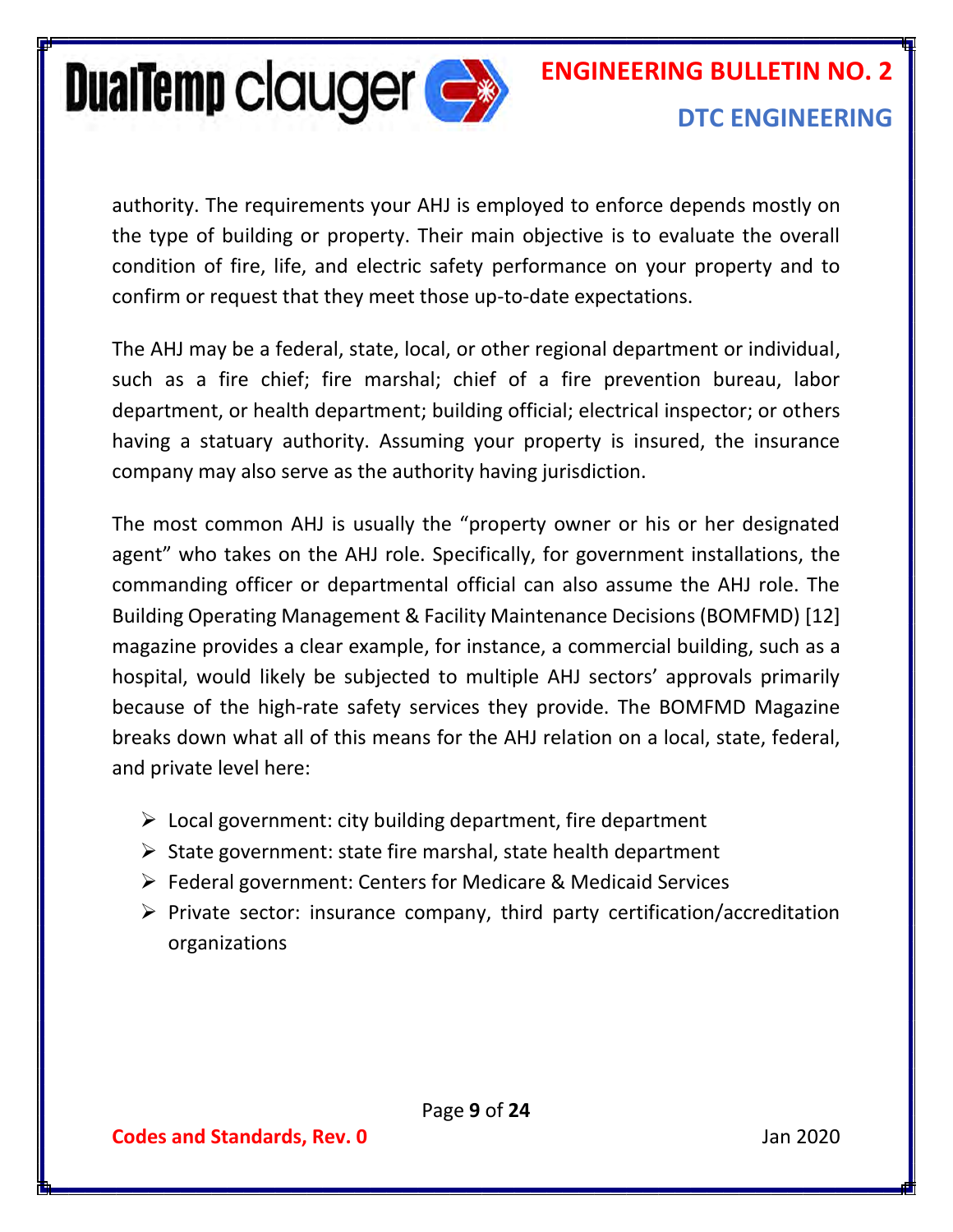**DualTemp clauger expanding the Second Second** 

#### **DTC ENGINEERING**

#### <span id="page-10-0"></span>5.3 Compliance is Key when working with the Authority Having Jurisdiction

Keep in mind that the main objective of AHJ is not to burden your business, rather it is their duty to verify that your facility is safe for all employees and neighboring people. If your AHJ expects you to make changes, it is wholly intended for your best interest as an owner, your occupants, and the community.

In case of an emergency, any requested modifications also benefit the first responders. For instance, if a fire was to start in your building, first responders are going to assume your life safety systems are up to date. If you have failed to follow AHJ instructions, a first responders' ability to take control of a possibly dangerous situation could be compromised. Not only is this a disservice in respect to overall safety, but a potential legal ramification may follow, in which case, you may already be out of luck.

To reiterate, your AHJ has your best interests in mind as well as the interests of other involved parties.

#### <span id="page-10-1"></span>5.4 Get to Know your AHJ and Keep them around

Generally, if you are a facility owner of a food manufacturing operation, your AHJ is an ally, so, it is important to treat them as such and take them seriously when they perform inspections. Keeping an open mind and providing the utmost transparency when relaying information pertaining to the building is crucial in maintaining a positive relationship with your AHJ, as well as the safety of anyone who goes into that building.

Sustaining a positive relationship with your AHJ(s) additionally provides you the opportunity to know your building inside and out in a way that will help you to conserve the integrity of the building, and therefore your business. It will also help you in case something goes wrong – you will be able to effectively communicate

Page **10** of **24**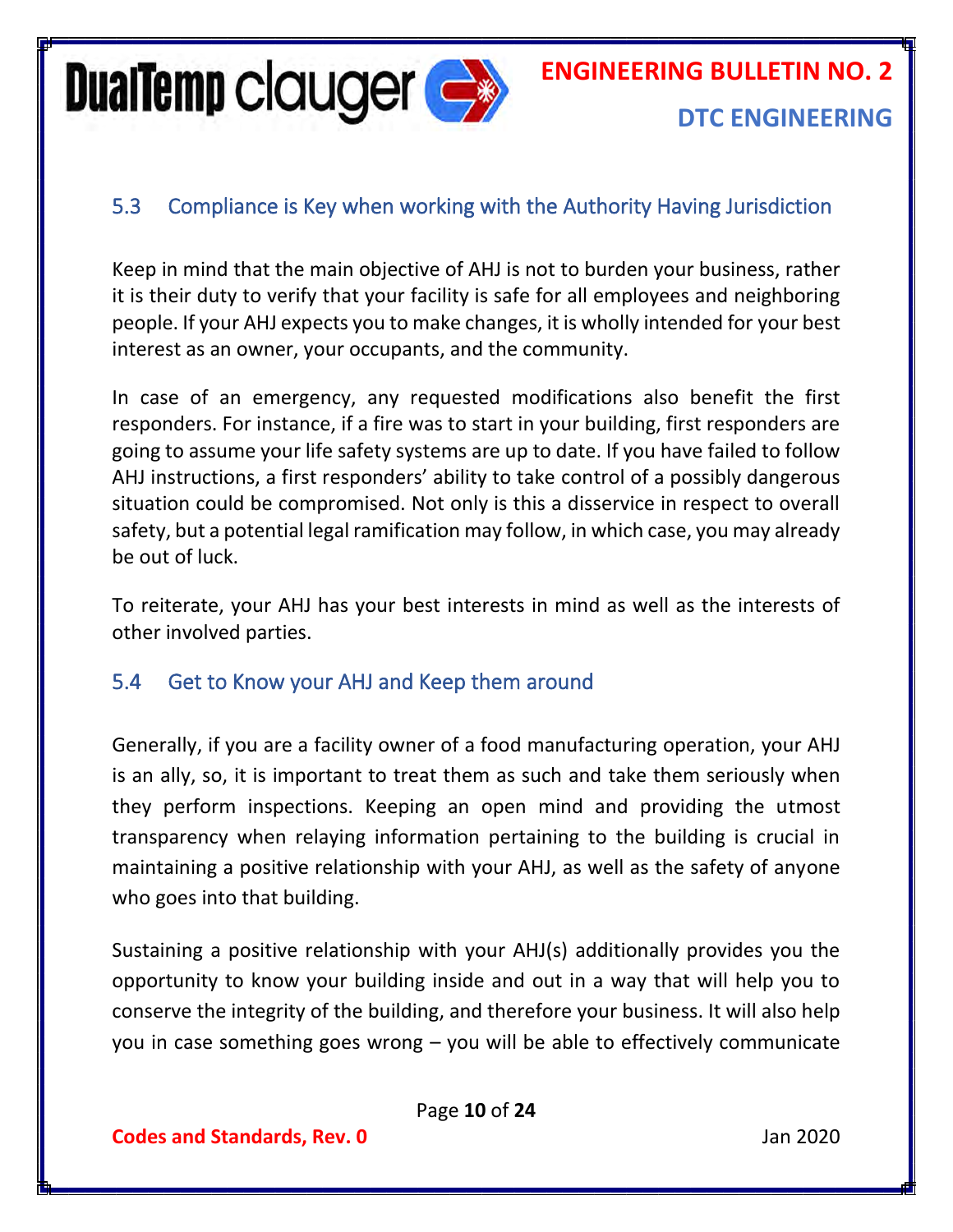

where the issue is to provide the persons in charge of fixing or inspecting the issue all the facts. Good for you, but also good for your AHJ to know too.

Preserving this close relationship with your AHJ will also help to ensure they uphold that allied bond as well. Remember, your AHJ is not your enemy, your AHJ is your friend! It is up to you to maintain a good rapport, no matter the condition of your building(s), a good relationship with the AHJ can only improve the situation.

#### <span id="page-11-0"></span>5.5 Document Inspections/Correspondences and Follow Up

Finally, to ensure a consistent positive relationship with your AHJ, document, document, document! Again, it is as beneficial for you as it is to the AHJ when you both are on (literally) the same page. Take notes during inspections, save all paperwork, and do not be afraid to ask questions.

#### <span id="page-11-1"></span>6.0 REGULATORY LANGUAGE AND PROPER USE OF WORDS

Words have power and value, as a result, they are used with care and economy. Sometimes words come out easily, but they are like arrows from a bow, once out, they are not retractable. When with friends and associates in the industry, it may be acceptable to be a little careless with words. However, with regulators and code authorities, expressed thoughts may take on a whole new meaning, or be misinterpreted. Consequently, there is a need to exercise caution to ensure what is said is what is meant.

Why do we need to be concerned about words in refrigeration? Being too informal with words could get one in trouble. It may be allowed to mix up words to describe equipment, for example: slop tank, knock out drum, accumulator; or evaporator, evap., air unit, AHU, or heat exchanger, etc. What is meant in this case is usually known and understood.

Page **11** of **24**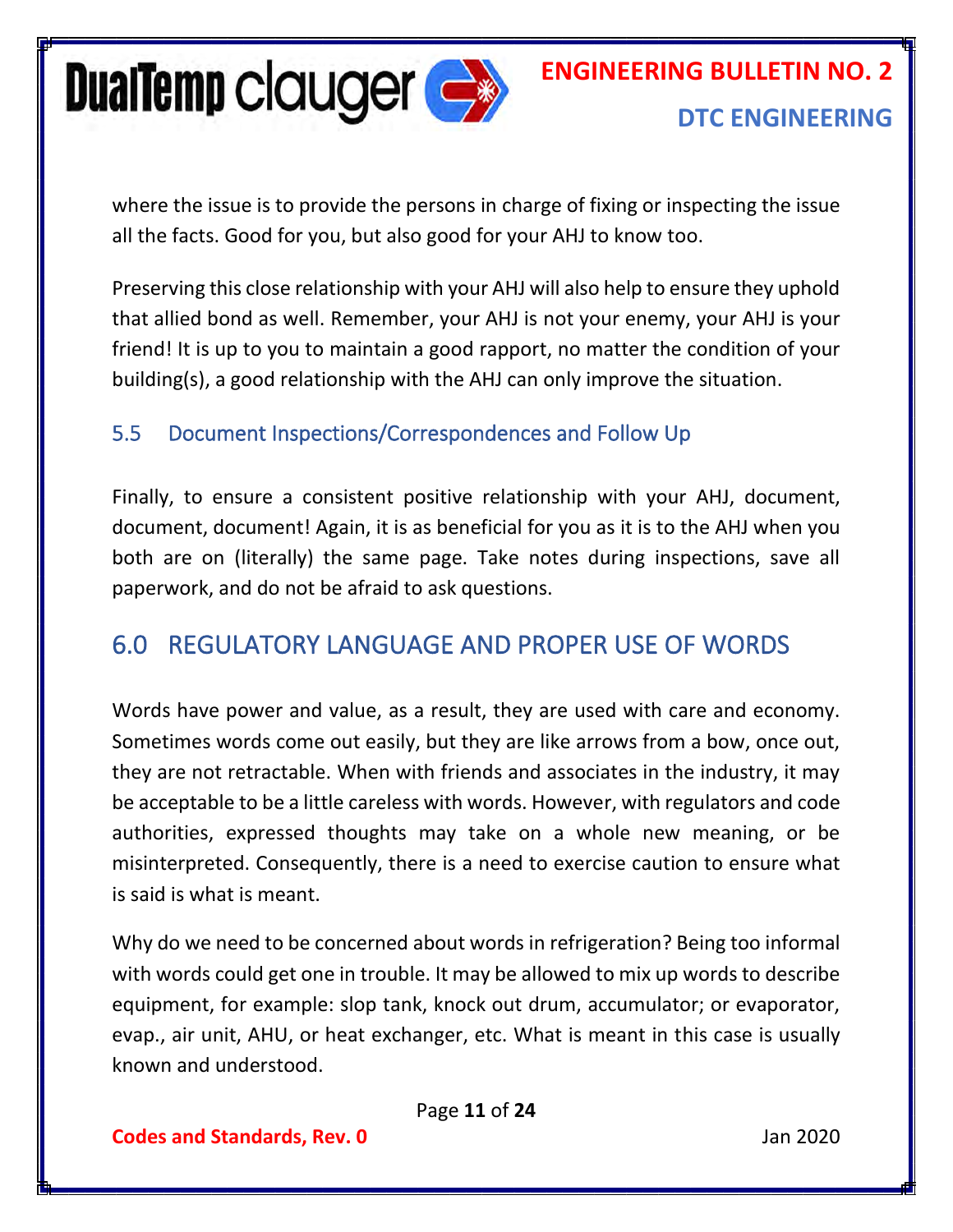

However, mixing words such as codes, standards, and guidelines may be an entirely different story. These words are specific and different documents that should not be confused. They may provide support for each other, but they are not the same, and **they are not all codes**.

Guidelines and Standards are valuable documents at our industry that ensure proper installation and promote safety, but Guidelines and Standards should not be called codes. Each has its own language. Codes have "will" and "shall" which denote 'mandatory'. Standards will also include this language and words like "may", which denotes 'recommended'. Guidelines have suggestive languages such as "may", "it is suggested or recommended", etc. Mandatory words are not used in guidelines. It is important to correctly identify each document type and use the appropriate words when referring to them.

When talking about codes, it is important to know that they are enforceable and legislated by Cities, Counties, States and National authorities. Codes set a minimum required level of quality for materials and the construction of various buildings and systems.

In our industry, several codes apply: International Mechanical Code (IMC); International Fire Code (IFC); Uniform Mechanical Code (UMC); Uniform Fire Code (UFC); American Society of Mechanical Engineers (ASME) Boiler and Pressure Vessel Code (BVP); and ASME B31.5 Refrigeration Piping and Heat Transfer Components – part of the ASME Code for Pressure Piping B31.

Codes are discipline specific, but they often refer to other codes such as the fire codes, electrical codes, etc. This helps to maintain the continuity between the disciplines to prevent conflicts.

Codes are to a degree an abridgment of the standards; they emphasize the most significant points. Standards are generally produced by various Trade organizations

Page **12** of **24**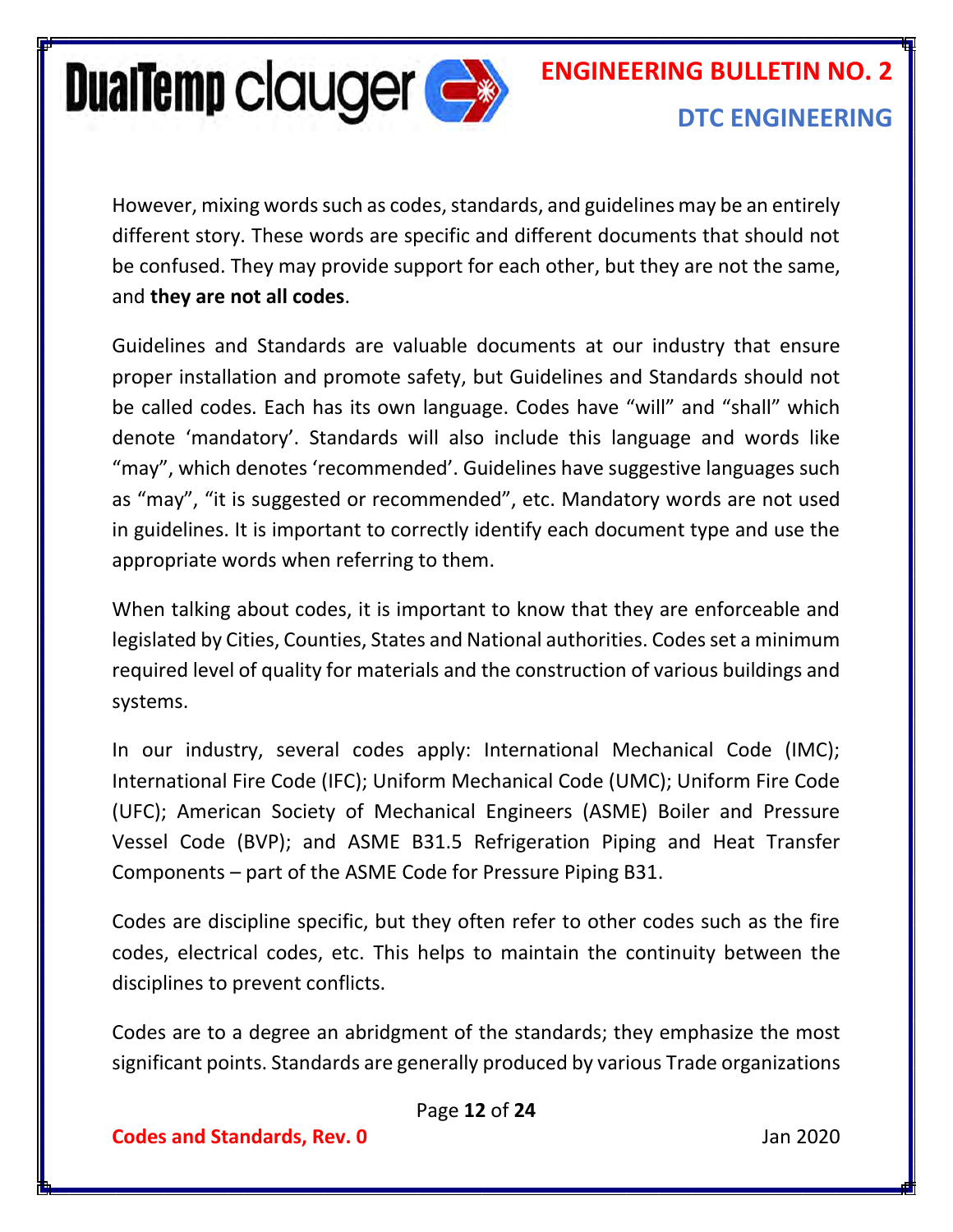

# **ENGINEERING BULLETIN NO. 2**

#### **DTC ENGINEERING**

such as American Society of Heating, Refrigerating, Air Conditioning Engineers (ASHRAE); and International Institute of Ammonia Refrigeration (IIAR). Examples of the standards of the industrial refrigeration industry are the American National Standards Institute (ANSI)/ASHRAE 15 Standard for Refrigeration Systems; and ANSI/IIAR 2 Equipment, Design, and Installation of Closed-Circuit Ammonia Mechanical Refrigeration Systems.

**Standards are not codes** and should not be referred to as the ASHRAE Codes or the IIAR Codes. They are not enforceable, but may be interpreted as best industry practice, and are referred to by codes. This is the case for both the ANSI/ASHRAE 15 and ANSI/IIAR 2, which are referenced in the IMC.

Guidelines are mostly recommendations and are task oriented. An example of a guideline is IIAR Bulletin 114, Guideline for: Identification of Ammonia Refrigeration Piping and System Components. This is a suggested method of marking pipes, valves, and system components.

Guidelines are not standards, and they are certainly not codes.

#### <span id="page-13-0"></span>7.0 AMMONIA REFRIGERATION CODES & STANDARDS

Codes & Standards Change Log are outlined in the table below

Page **13** of **24**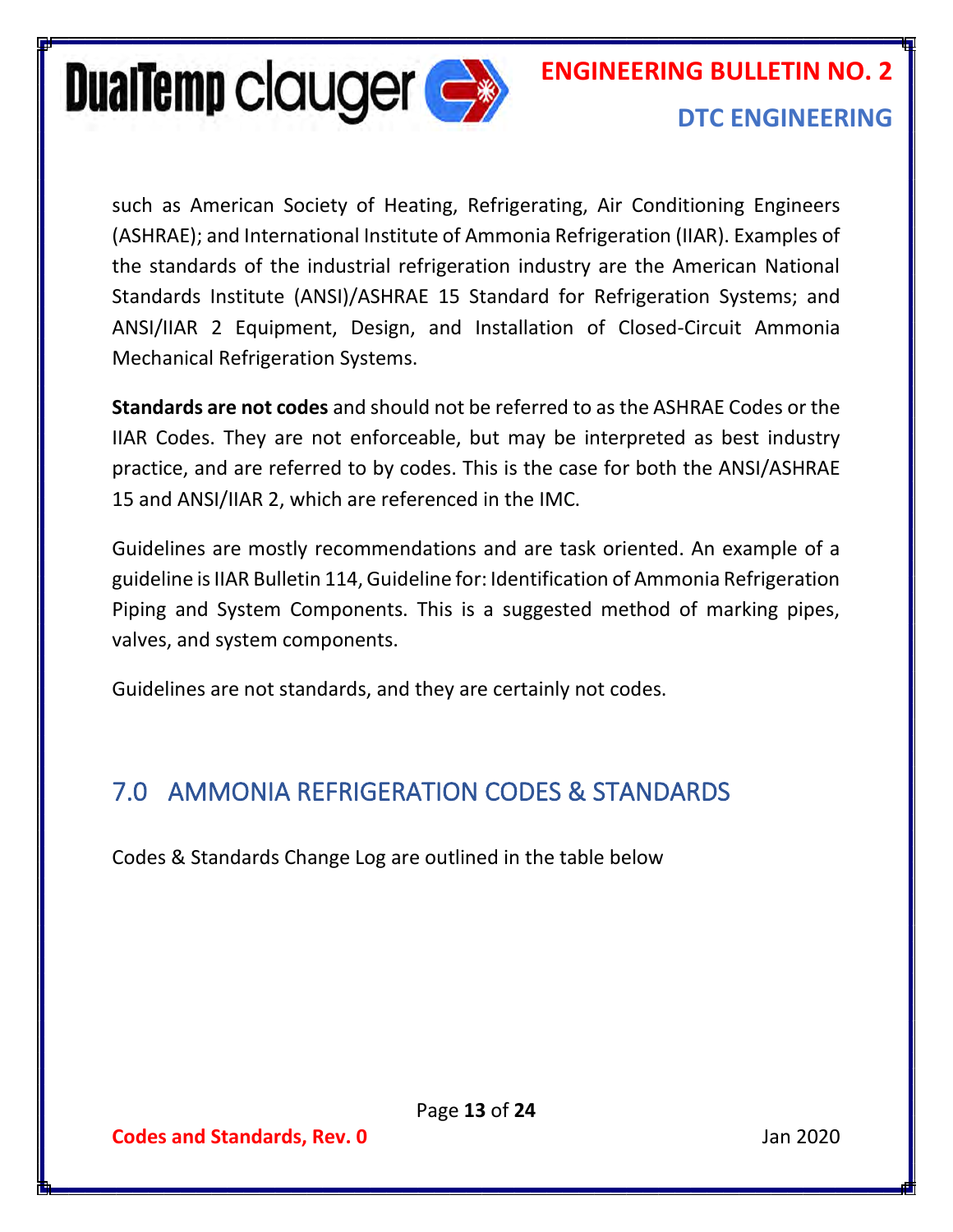**DualTemp clauger &** 

#### **ENGINEERING BULLETIN NO. 2**

#### **DTC ENGINEERING**

| <b>DATE</b><br>(M/D/YA.) | <b>REVISION MADE</b>                                                                                                                                                                                                                                               |  |  |
|--------------------------|--------------------------------------------------------------------------------------------------------------------------------------------------------------------------------------------------------------------------------------------------------------------|--|--|
| 08/06/2019               | IIAR 2 was updated for 2014 Addendum A-Standard for Safe<br>Design of Closed-Circuit Ammonia Refrigeration Systems. It<br>was published in July 2019.                                                                                                              |  |  |
| 06/03/2019               | IIAR 7 was updated for new edition. Notes on state and local<br>building codes were added.                                                                                                                                                                         |  |  |
| 05/20/2019               | IIAR 6 was updated for first edition.                                                                                                                                                                                                                              |  |  |
| 12/18/2017               | Entry for Wisconsin Commercial Building Code was<br>added.<br>The following entries were updated: SPS 345 (website<br>URL changed), IMC, ASME Boiler and Pressure Vessel<br>Code, ASME B31.5, IIAR 2, proposed IIAR 6, IIAR 7 and<br>proposed IIAR 9.              |  |  |
| 11/03/2017               | The edition years for the following was updated: IIAR 1,<br>$\bullet$<br>IIAR3, and IIAR Bulletin 114.<br>The status of IIAR 6 and IIAR 9 was updated.<br>The clarification that IIAR Bulletin 107,111, and 112 have<br>been superseded by IIAR Standards was made |  |  |
| 01/26/2017               | Entry for the proposed IIAR 9 was added.<br>The following entries were updated: ASME B31.5, IIAR 2,<br>IIAR 6 (proposed), and IIAR Bulletins.                                                                                                                      |  |  |
|                          |                                                                                                                                                                                                                                                                    |  |  |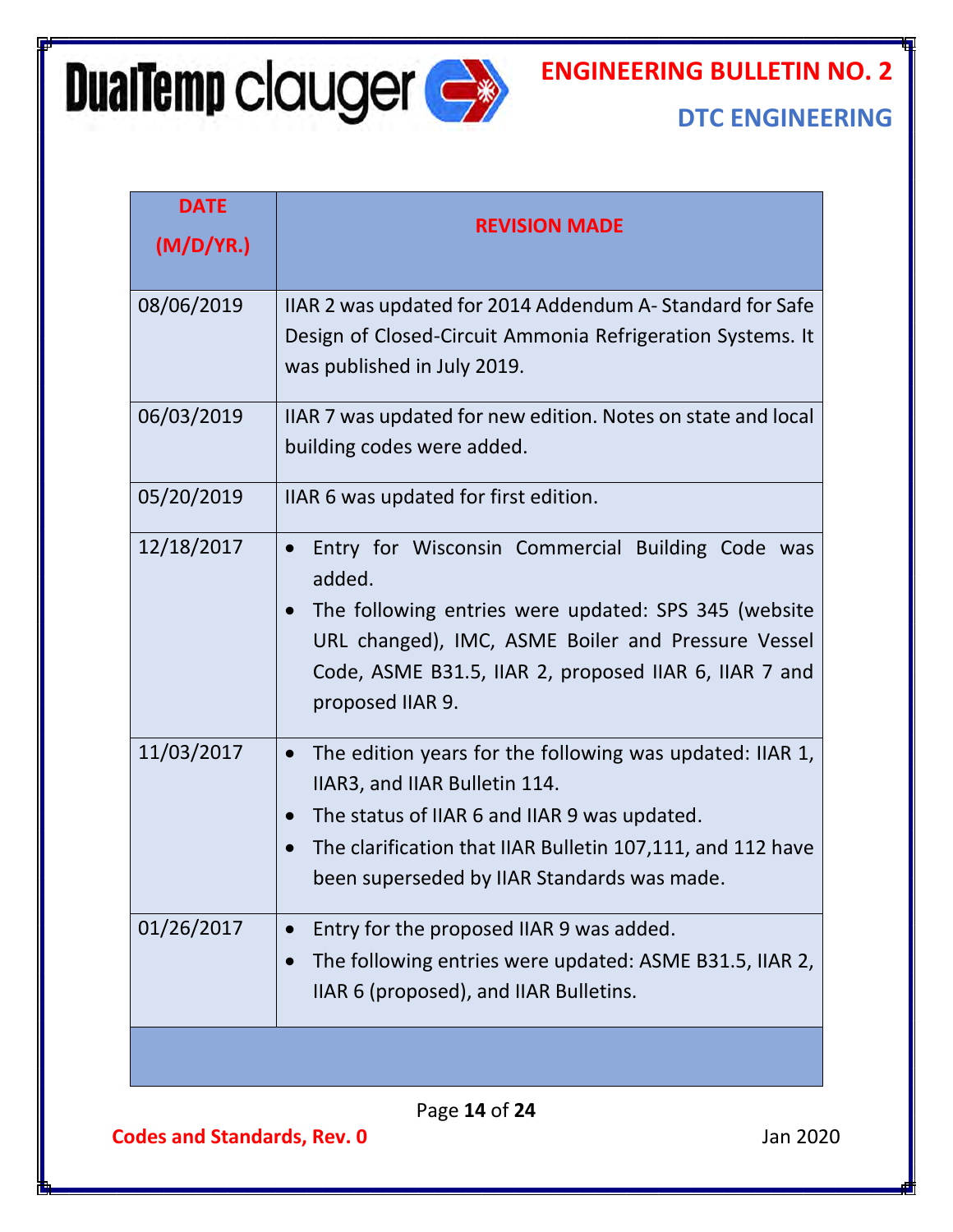

Page **15** of **24**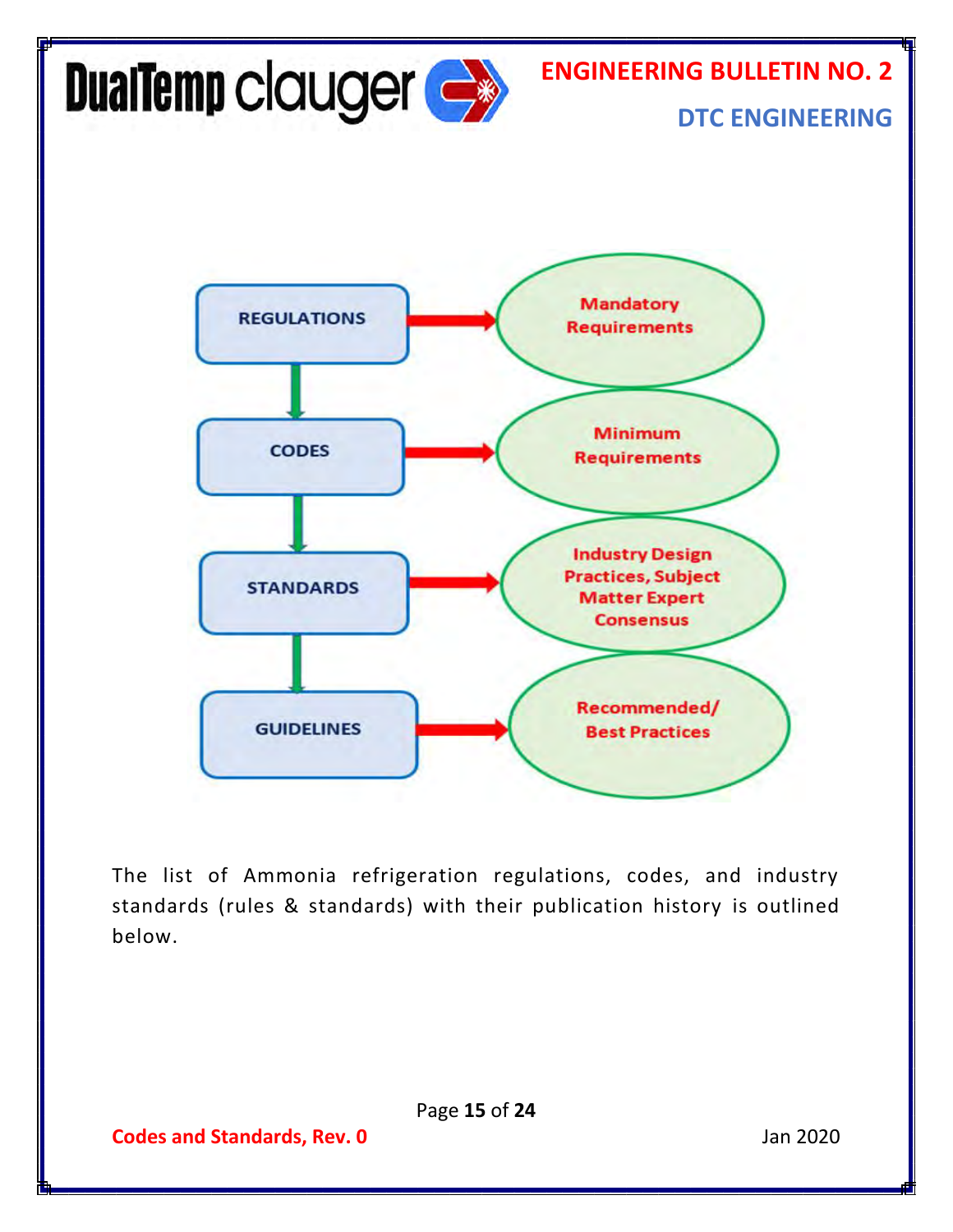

### <span id="page-16-0"></span>7.1 29 CFR 1910.119 – Title 29, Code of Federal Regulations (CFR), Section 1910.119

This is the Process Safety Management Plan (PSM) regulation administered by the U.S. Department of Labor, Occupational Safety and Health Administration (OSHA).

Federal Register (FR) publication and amendments: 57 FR 6403, February 24, 1992; 57 FR 7847, March 4, 1992, as amended at 61 FR 9238, March 7, 1996; 67 FR 67964, November 7, 2002; 76 FR 80738, December 27, 2011; 77 FR 17776, March 26, 2012; 78 FR 9313, February 8, 2013; 84 FR 15102, April 15, 2019. Available from [http://gpo.gov](http://gpo.gov/) or [http://osha.gov](http://osha.gov/) [1 - 3].

#### <span id="page-16-1"></span>7.2 40 CFR 68 -- Title 40, Code of Federal Regulations, Part 68.

This is the Chemical Accident Prevention/Risk Management Plan (RMP) regulation administered by the U.S. Environmental Protection Agency (EPA). Subpart D is the Program 3 Prevention Program.

Federal Register (FR) publication and amendments: 59 FR 4493, January 31, 1994. Re-designated at 61 FR 31717, June 20, 1996; 61 FR 31729, June 20, 1996; as amended at 62 FR 45132, August 25, 1997; 63 FR 645, January 6, 1998; 64 FR 980, January 6, 1999; 64 FR 28700, May 26, 1999; 65 FR 13250, March 13, 2000; 69 FR 18832, April 9, 2004. Available from [http://gpo.gov](http://gpo.gov/) or [http://osha.gov](http://osha.gov/) [2 - 4].

#### <span id="page-16-2"></span>7.3 International Mechanical Code (IMC)

The IMC has been published every 3 years since 2000. IMC 2000 was adopted, in part by Comm 45, Wisconsin Administrative Code, from November 1, 2003 to August 31, 2020. As regards Ammonia refrigeration, it is commonly referenced and

Page **16** of **24**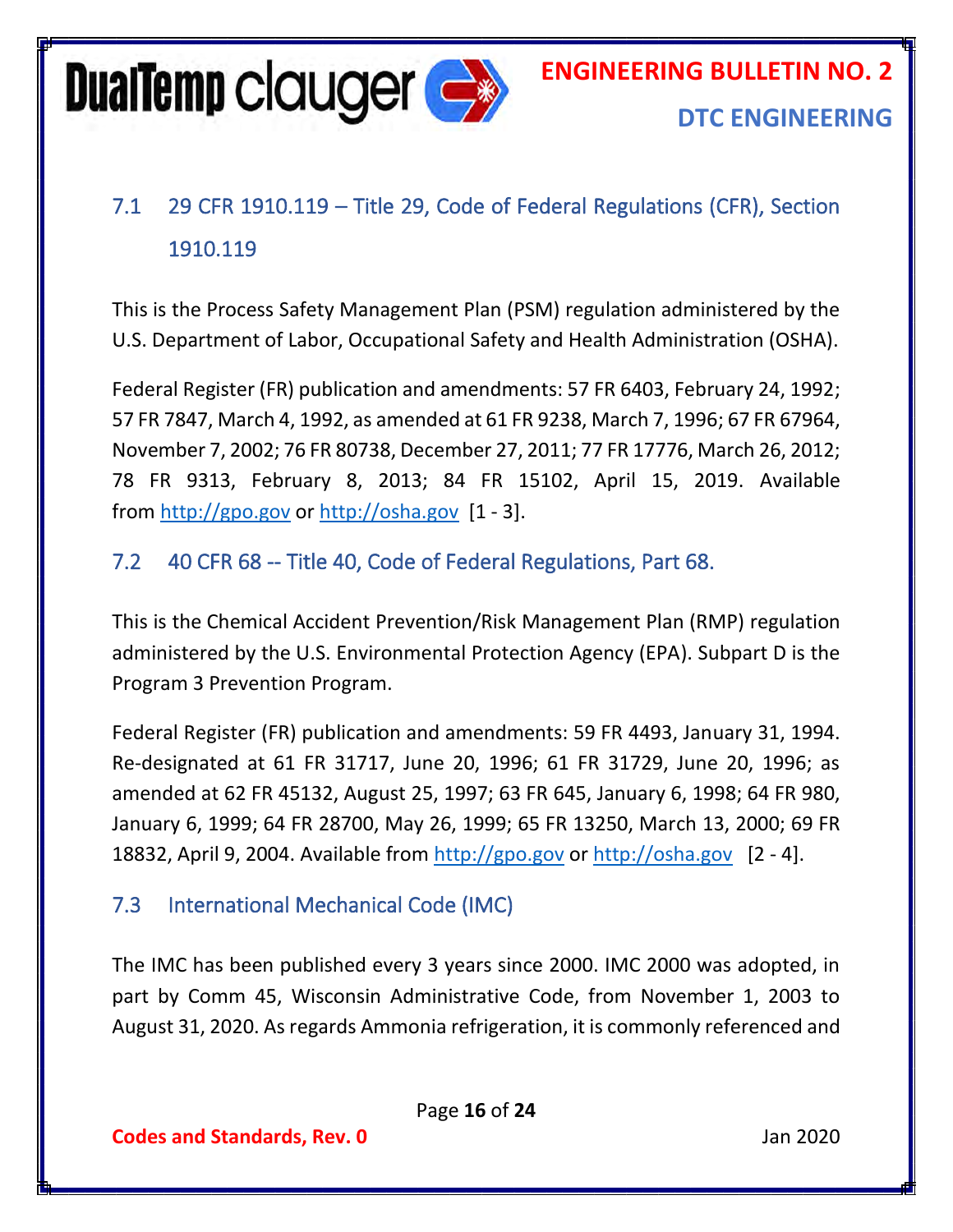

has been most consistent with ASHRAE 15 and IIAR 2, alongside additional requirements. The IMC may be purchased from the International Code Council [5].

#### <span id="page-17-0"></span>7.4 ASHRAE 15

American National Standards Institute (ANSI)/American Society of Heating, Refrigeration, and Air Conditioning Engineers (ASHRAE), Standard 15, "Safety Standard for Mechanical Refrigeration." ASHRAE 15 has been published every 3 years since 2001, with more frequent addenda and interpretations available [6 – 7].

The forward of the 2013 edition describes, "The first Safety Code for Mechanical Refrigeration and was recognized as American Standard B9 in October 1930. It appeared in the first edition, 1932-1933, of the American Society of Refrigerating Engineers, ASRE Refrigerating Handbook and Catalog. ASRE revisions designated ASA B9 appeared in 1933 and 1939. ASRE revisions designated ASA B9.1 appeared in 1950, 1953, and 1958. After the formation of ASHRAE, editions appeared as ASA B9.1-1964, ANSI B9.1-1971, ANSI/ASHRAE 15-1978, ANSI/ASHRAE 15-1989, ANSI/ASHRAE 15-1992, ANSI/ASHRAE 15-1994, ANSI/ASHRAE 15-2001, ANSI/ASHRAE 15-2004, ANSI/ASHRAE 15-2007, and ANSI/ASHRAE 15-2010." ASHRAE publications may be purchased from [http://ashrae.org](http://ashrae.org/) [8]

#### <span id="page-17-1"></span>7.5 ASME Boiler and Pressure Vessel Code

The American Society of Mechanical Engineers (ASME) has published this code since 1914. Recent editions include 2010, 2013, 2015, 2017, and scheduled for every two years going forward -- possibly with more recent interpretations or code cases. ASME publications may be purchased from [https://www.asme.org](https://www.asme.org/) [9].

Page **17** of **24**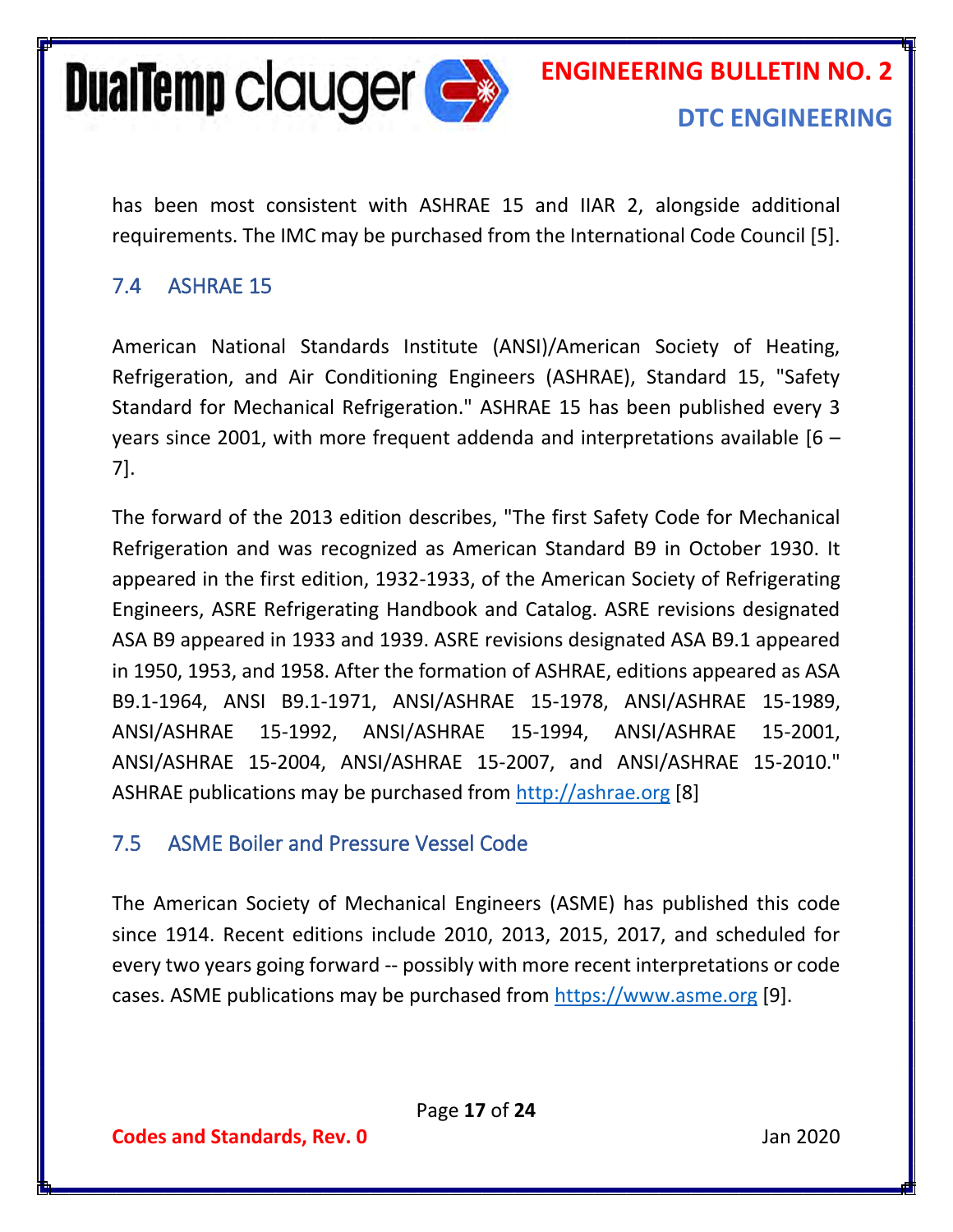**DualTemp clauger**  $\Leftrightarrow$ 

#### <span id="page-18-0"></span>7.6 ASME B31.5, "Refrigeration Piping and Heat Transfer Components"

This code was separated from the power-piping code (B31.1) in 1962, and revised in 1966, 1974, 1978, 1983, 1987, 1989, 1992, 2001, 2006, and every three years since 2010, possibly with more frequent addenda and interpretations. ASME B31.5 covers materials, design, fabrication, assembly, erection, testing, and inspection. ASME publications may be purchased from [https://www.asme.org](https://www.asme.org/) [9].

<span id="page-18-1"></span>7.7 IIAR 1, ANSI/International Institute of Ammonia Refrigeration (IIAR), Standard 1, "Definitions and Terminology Used in IIAR Standards"

The first edition was published in 2010. The next and latest editions was published in 2017. IIAR publications may be purchased from [http://iiar.org](http://iiar.org/) [10].

<span id="page-18-2"></span>7.8 IIAR 2, ANSI/IIAR, Standard 2, "Safe Design of Closed-Circuit Ammonia Refrigeration Systems".

The first edition was published in March 1974 as IIAR 74-2. Revised editions (or addenda) were published in 1984, December 1992, August 1999, October 2005, June 2008, August 2010, December 2012, November 2015 (named the 2014 edition), and July 2019 (named 2014 Addendum A). This standard was named "Equipment, Design, and Installation of Closed-Circuit Ammonia Mechanical Refrigerating Systems" prior to the 2014 edition.

#### <span id="page-18-3"></span>7.9 IIAR 3, ANSI/IIAR, Standard 3, "Ammonia Refrigeration Valves"

IIAR 3-2005 was an "Informative Reference" of IIAR 2-2008. The first edition was published in 2005. Revised editions were published in 2012 and 2017.

Page **18** of **24**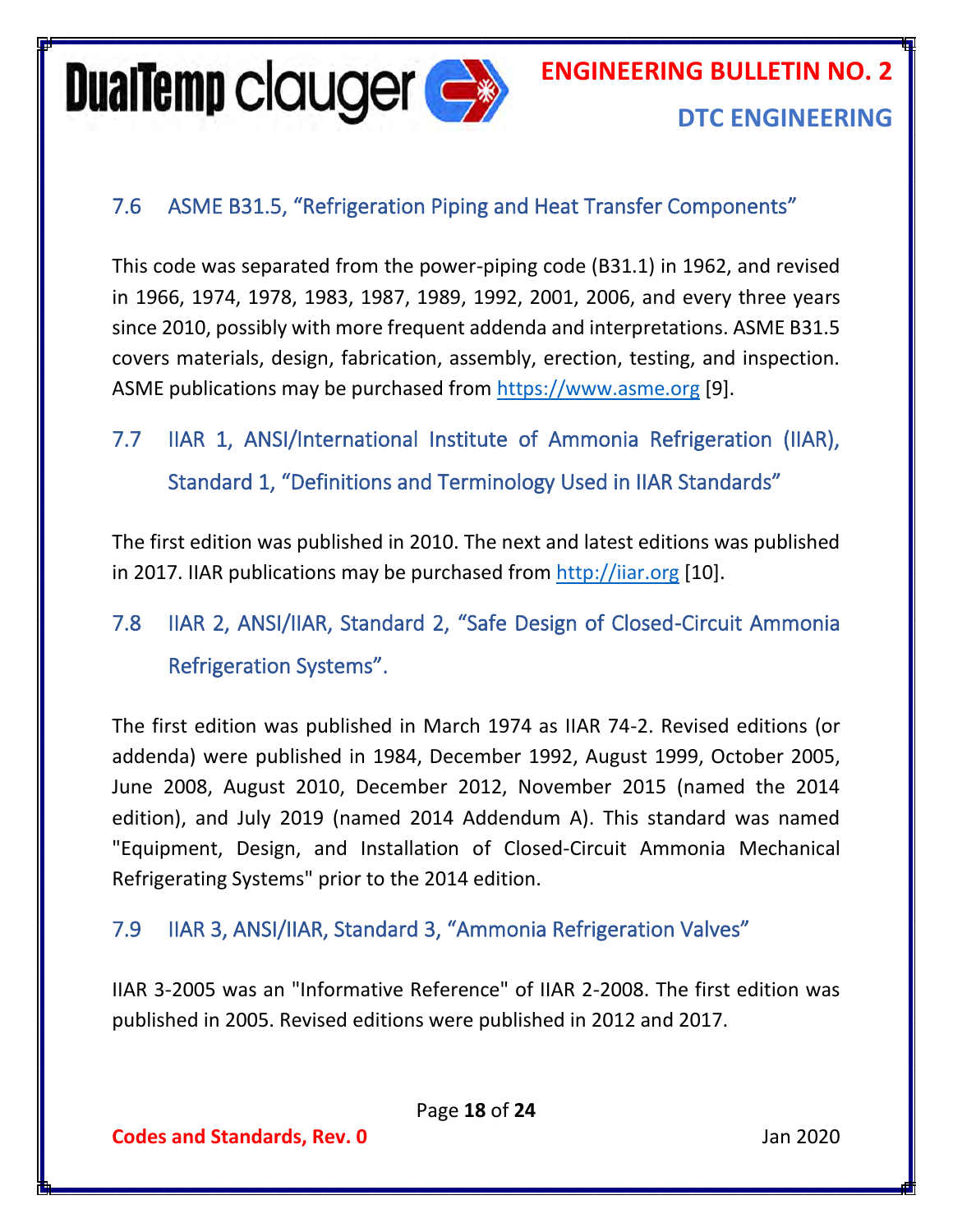

<span id="page-19-0"></span>7.10 IIAR 4, ANSI/IIAR, Standard 4, "Installation of Closed-Circuit Ammonia Refrigeration Systems"

The first edition was published in 2015. This is the latest edition.

<span id="page-19-1"></span>7.11 IIAR 5, ANSI/IIAR, Standard 5, "Start-up and Commissioning of Closed-Circuit Ammonia Refrigeration Systems"

The first edition was published in 2013. This is the latest edition.

<span id="page-19-2"></span>7.12 IIAR 6, ANSI/IIAR, Standard 6, "Inspection, Testing, and Maintenance of Closed-Circuit Ammonia Refrigeration Systems".

The first edition was published in May 2019.

<span id="page-19-3"></span>7.13 IIAR 7, ANSI/IIAR, Standard 7, "Developing Operating Procedures for Closed-Circuit Ammonia Mechanical Refrigerating Systems".

The first edition was published in 2013. The next and latest edition was published in 2019.

<span id="page-19-4"></span>7.14 IIAR 8, ANSI/IIAR, Standard 8, "Decommissioning of Closed-Circuit Ammonia Refrigeration Systems".

The first edition was published in 2015. It is also the latest edition.

Page **19** of **24**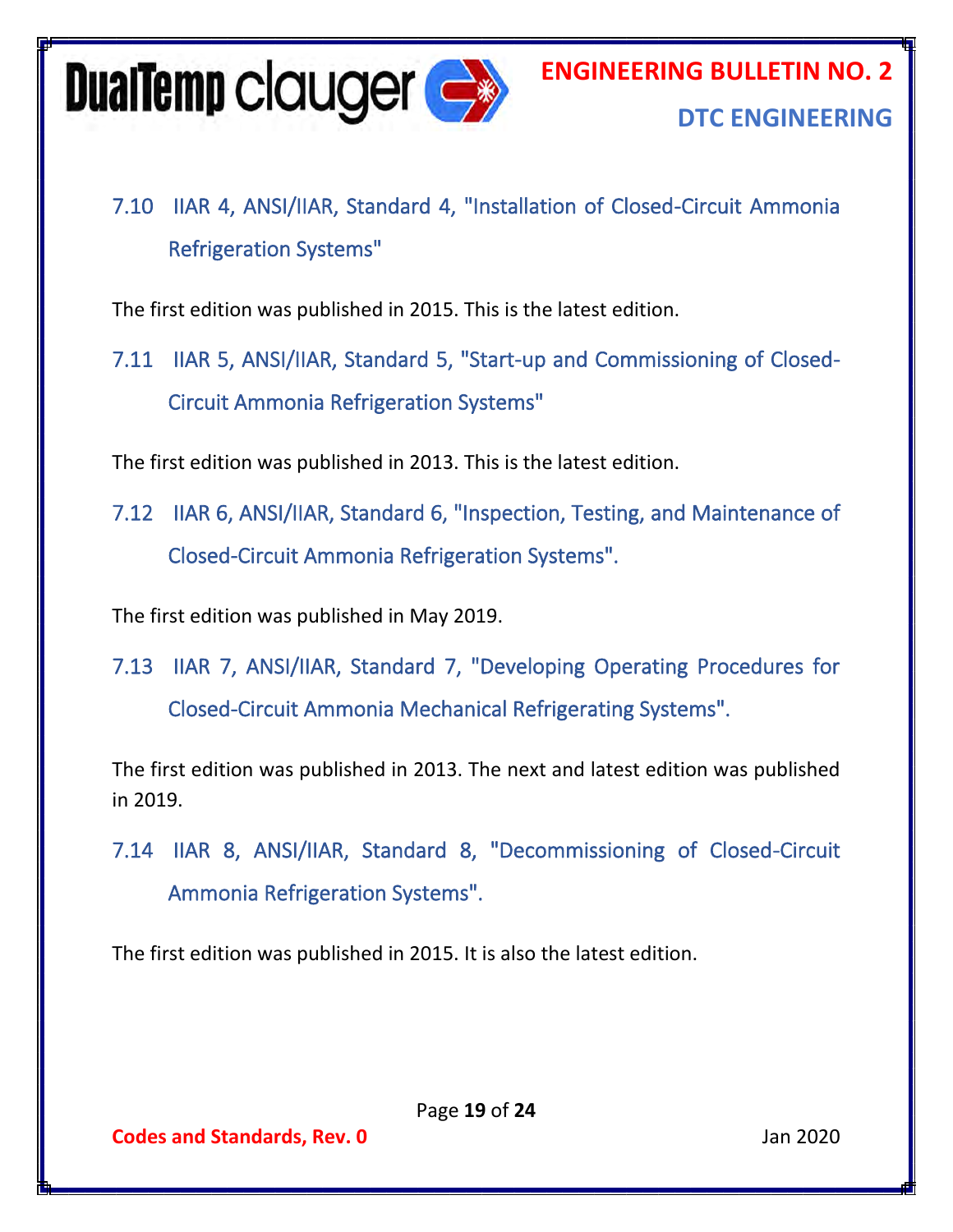**DualTemp clauger Compared Strategy** 

# **ENGINEERING BULLETIN NO. 2**

#### **DTC ENGINEERING**

<span id="page-20-0"></span>7.15 IIAR 9 (proposed), ANSI/IIAR, Standard 9, "Recognized and Generally Accepted Good Engineering Practices (RAGAGEP) for Existing Closed-Circuit Ammonia Refrigeration Systems".

The first edition has not yet been published. As of December 18, 2017, the IIAR Standards Review webpage states, "This proposed standard will help companies ascertain whether or not their existing systems should be updated to reflect new requirements from newly published and revised standards. This standard provides a method of evaluating existing systems against requirements that should apply to all closed-circuit ammonia refrigeration systems regardless of age and will help determine what can or cannot be "grandfathered" regarding system design."

#### <span id="page-20-1"></span>7.16 IIAR Bulletins

These provide recommendations that are meant to be voluntary and non-binding, but which may become "good engineering practice" and therefore required under PSM and RMP regulations if they are widely followed. A partial list is outlined below:

- **7.16.1** IIAR Bulletin 107 (1997 Superseded), "Guidelines for: Suggested Safety and Operating Procedures When Making Ammonia Refrigeration Plant Tie-ins." It was superseded by IIAR 5.
- **7.16.2** IIAR Bulletin 108 (1986), "Guidelines for: Water Contamination in Ammonia Refrigeration Systems." It includes water-content test method.
- **7.16.3** IIAR Bulletin 109 (1997), "Guidelines for: IIAR Minimum Safety Criteria for a Safe Ammonia Refrigeration System." It contains sample inspection forms.
- **7.16.4** IIAR Bulletin 110 (2002, revised in 2004 and 2007), "Guidelines for: Start-up, Inspection and Maintenance of Ammonia Mechanical

Page **20** of **24**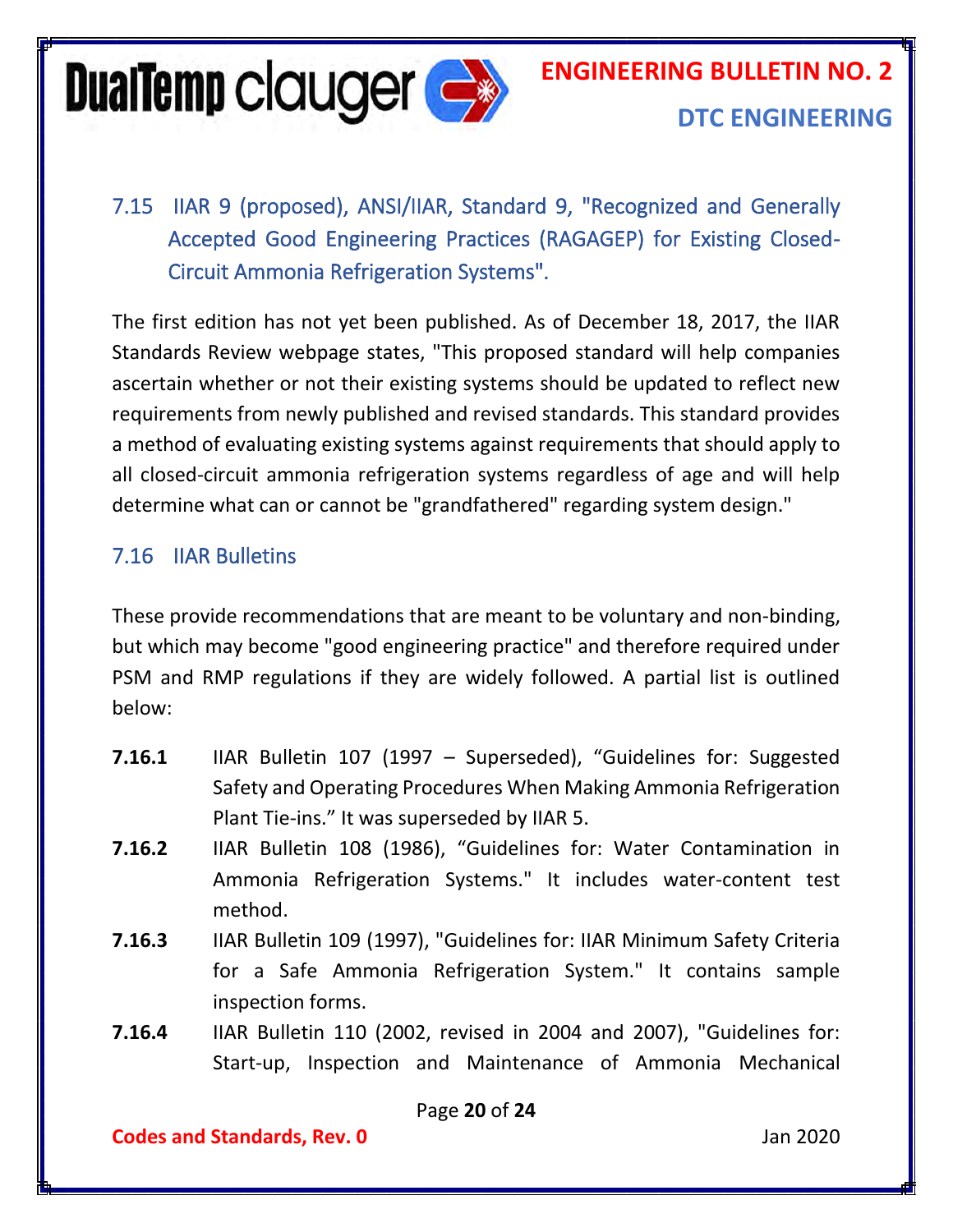

Refrigerating Systems." Section 6.0, Inspection and Maintenance contains information on mechanical integrity. Section 6.4 was revised in February 4, 2004 while Section 6.6.3 was revised in May 24, 2007.

- **7.16.5** IIAR Bulletin 111 (2002 -- superseded), "Guidelines for: Ammonia Machinery Room Ventilation." It was superseded by the ventilation requirements in the 2010 Addendum A of IIAR 2-2008 and IIAR 2-2014. However, it, provides diagrams of suggested air flow that are not in these standards.
- **7.16.6** IIAR Bulletin 112 (1998 -- superseded), "Guidelines for: Ammonia Machinery Room Design." Superseded by the 2010 Addendum A of IIAR 2-2008 and by IIAR 2-2014.
- **7.16.7** IIAR Bulletin 114 (1991, revised in 2014 and 2017), "Guidelines for: Identification of Ammonia Refrigeration Piping and System Components."
- **7.16.8** IIAR Bulletin 116 (1992), "Guidelines for: Avoiding Component Failure in Industrial Refrigeration Systems Caused by Abnormal Pressure or Shock."
- 7.16.9 IIAR updates and interpretations are available at the IIAR website http://iiar.org, under the "Technology and Standards" menu select "Standards Review" and then select "ANSI/IIAR Standards Interpretations". For the latest editions, under the "Store" menu select "Bulletins" or "Standards".
- **7.16.10** IIAR Bulletin 107 (1997 Superseded), "Guidelines for: Suggested Safety and Operating Procedures When Making Ammonia Refrigeration Plant Tie-ins." It was superseded by IIAR 5**.**
- **7.16.11** IIAR Bulletin 108 (1986), "Guidelines for: Water Contamination in Ammonia Refrigeration Systems." It includes water-content test method.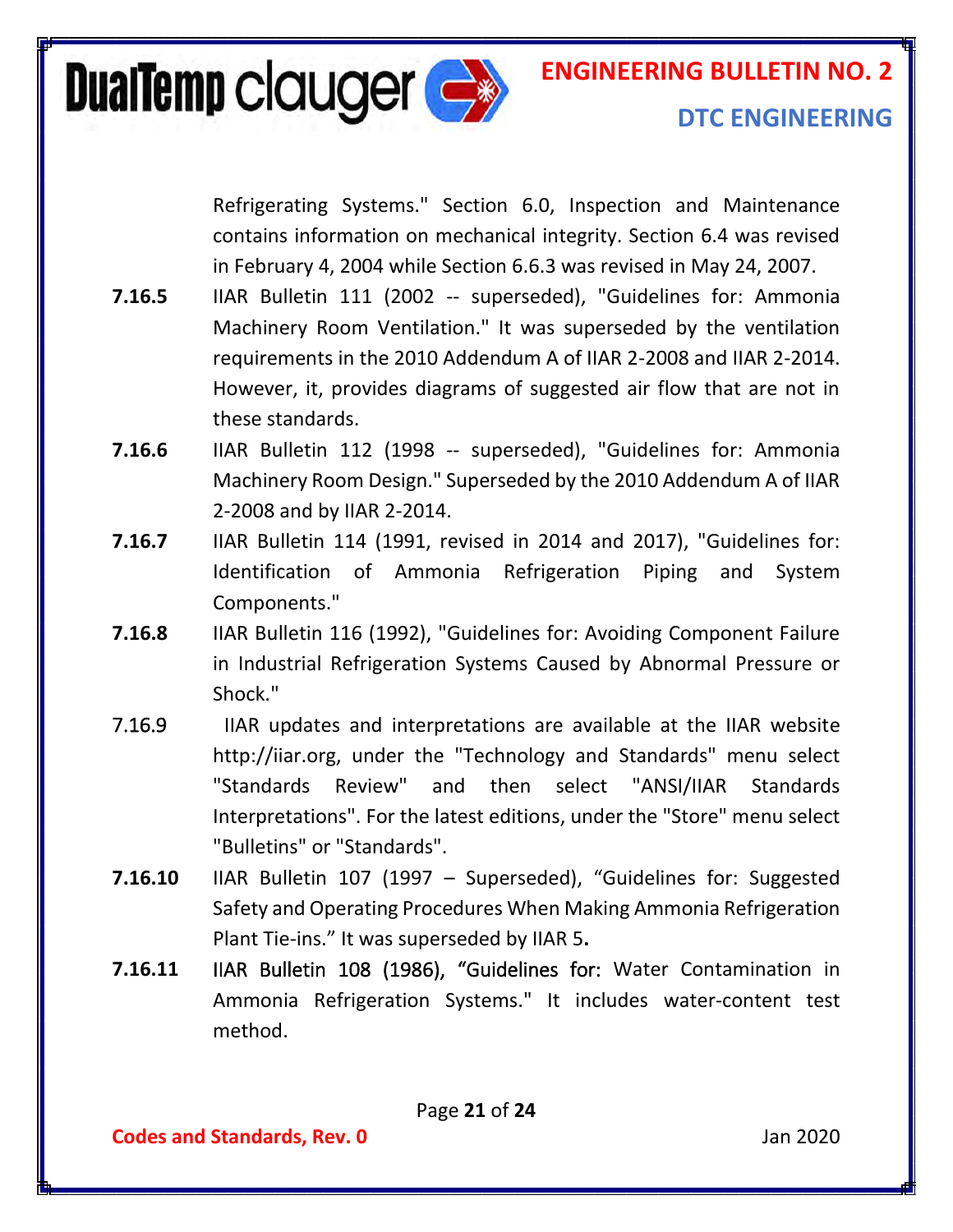**DualTemp clauger expanding the Street Street Street Street Street Street Street Street Street Street Street Street Street Street Street Street Street Street Street Street Street Street Street Street Street Street Street S** 

**ENGINEERING BULLETIN NO. 2**

#### **DTC ENGINEERING**

- **7.16.12** IIAR Bulletin 109 (1997), "Guidelines for: IIAR Minimum Safety Criteria for a Safe Ammonia Refrigeration System." It contains sample inspection forms.
- **7.16.13** IIAR Bulletin 110 (2002, revised in 2004 and 2007), "Guidelines for: Start-up, Inspection and Maintenance of Ammonia Mechanical Refrigerating Systems." Section 6.0, Inspection and Maintenance contains information on mechanical integrity. Section 6.4 was revised in February 4, 2004 while Section 6.6.3 was revised in May 24, 2007.
- **7.16.14** IIAR Bulletin 111 (2002 -- superseded), "Guidelines for: Ammonia Machinery Room Ventilation." It was superseded by the ventilation requirements in the 2010 Addendum A of IIAR 2-2008 and IIAR 2-2014. However, it, provides diagrams of suggested air flow that are not in these standards.
- **7.16.15** IIAR Bulletin 112 (1998 -- superseded), "Guidelines for: Ammonia Machinery Room Design." Superseded by the 2010 Addendum A of IIAR 2-2008 and by IIAR 2-2014.
- **7.16.16** IIAR Bulletin 114 (1991, revised in 2014 and 2017), "Guidelines for: Identification of Ammonia Refrigeration Piping and System Components."
- **7.16.17** IIAR Bulletin 116 (1992), "Guidelines for: Avoiding Component Failure in Industrial Refrigeration Systems Caused by Abnormal Pressure or Shock."
- **7.16.18** IIAR updates and interpretations are available at the IIAR website [http://iiar.org,](http://iiar.org/) under the "Technology and Standards" menu select "Standards Review" and then select "ANSI/IIAR Standards Interpretations". For the latest editions, under the "Store" menu select "Bulletins" or "Standards".

Page **22** of **24**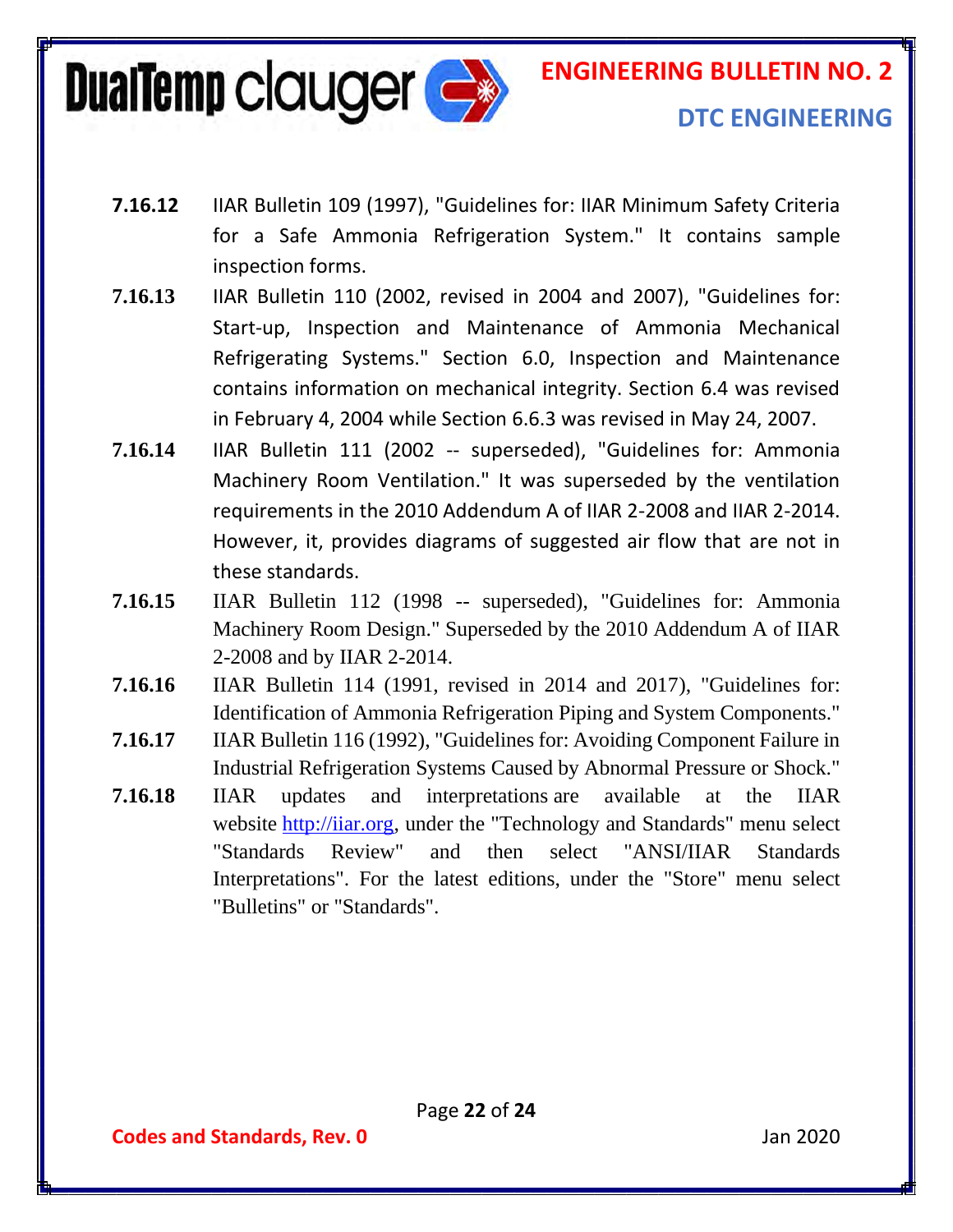**DualTemp clauger Compared Strategy** 

**ENGINEERING BULLETIN NO. 2**

#### **DTC ENGINEERING**

#### **REFERENCES**

- <span id="page-23-0"></span>1. Content Detail- 29 CFR 1910.1119- Process Safety Management of Highly Hazardous Chemicals. Available Online @ [https://www.govinfo.gov/app/details/CFR-2019-title29-vol5/CFR-2019-title29-vol5](https://www.govinfo.gov/app/details/CFR-2019-title29-vol5/CFR-2019-title29-vol5-sec1910-119/summary) [sec1910-119/summary](https://www.govinfo.gov/app/details/CFR-2019-title29-vol5/CFR-2019-title29-vol5-sec1910-119/summary). Date Accessed November 25, 2019.
- 2. Available Online @ [http://gpo.gov](http://gpo.gov/)
- 3. Available Online @ [http://osha.gov](http://osha.gov/)
- 4. Content Detail- 40 CFR 68.1- Scope. Available Online @ [https://www.govinfo.gov/app/details/CFR-2019-title40-vol17/CFR-2019-title40-vol17](https://www.govinfo.gov/app/details/CFR-2019-title40-vol17/CFR-2019-title40-vol17-sec68-80) [sec68-80](https://www.govinfo.gov/app/details/CFR-2019-title40-vol17/CFR-2019-title40-vol17-sec68-80) . Date Accessed November 25, 2019.
- 5. International Mechanical Code (IMC). Available Online @ [http://www.iccsafe.org](http://www.iccsafe.org/).
- 6. ASHRAE 15 Addenda. Available Online @ [https://ashrae.org/standards-research-](https://ashrae.org/standards-research--technology/standards-addenda) [technology/standards-addenda](https://ashrae.org/standards-research--technology/standards-addenda).
- 7. ASHRAE 15 Interpretations. Available Online @ [https://ashrae.org/standards](https://ashrae.org/standards-research--technology/standards-interpretations)[research--technology/standards-interpretations](https://ashrae.org/standards-research--technology/standards-interpretations).
- 8. ASHRAE Publications. Available Online @ [http://ashrae.org](http://ashrae.org/)
- 9. ASME Publications. Available Online @ [https://www.asme.org](https://www.asme.org/)
- 10.IIAR Publications. Available Online @ [http://iiar.org](http://iiar.org/)
- 11.National Electrical Code. Who's Got the Power? Available Online @ [https://www.ecmweb.com/national-electrical-code/article/20900282/whos-got-the](https://www.ecmweb.com/national-electrical-code/article/20900282/whos-got-the-power)[power.](https://www.ecmweb.com/national-electrical-code/article/20900282/whos-got-the-power) Date Accessed December 18th, 2019.
- *12.*Building Operating Management & Facility Maintenance Decisions. Authority Having Jurisdiction (AHJ) Plays Crucial Role in Fire Alarms Upgrades. Part 1 of a 2-part article about fire life/safety upgrades in commercia buildings. *Special Reports*. Available Online @ [https://www.facilitiesnet.com/firesafety/article/Authority-Having-](https://www.facilitiesnet.com/firesafety/article/Authority-Having-Jurisdiction-AHJ-Plays-Crucial-Role-in-Fire-Alarm-Upgrades---16594?source=part)

Page **23** of **24**